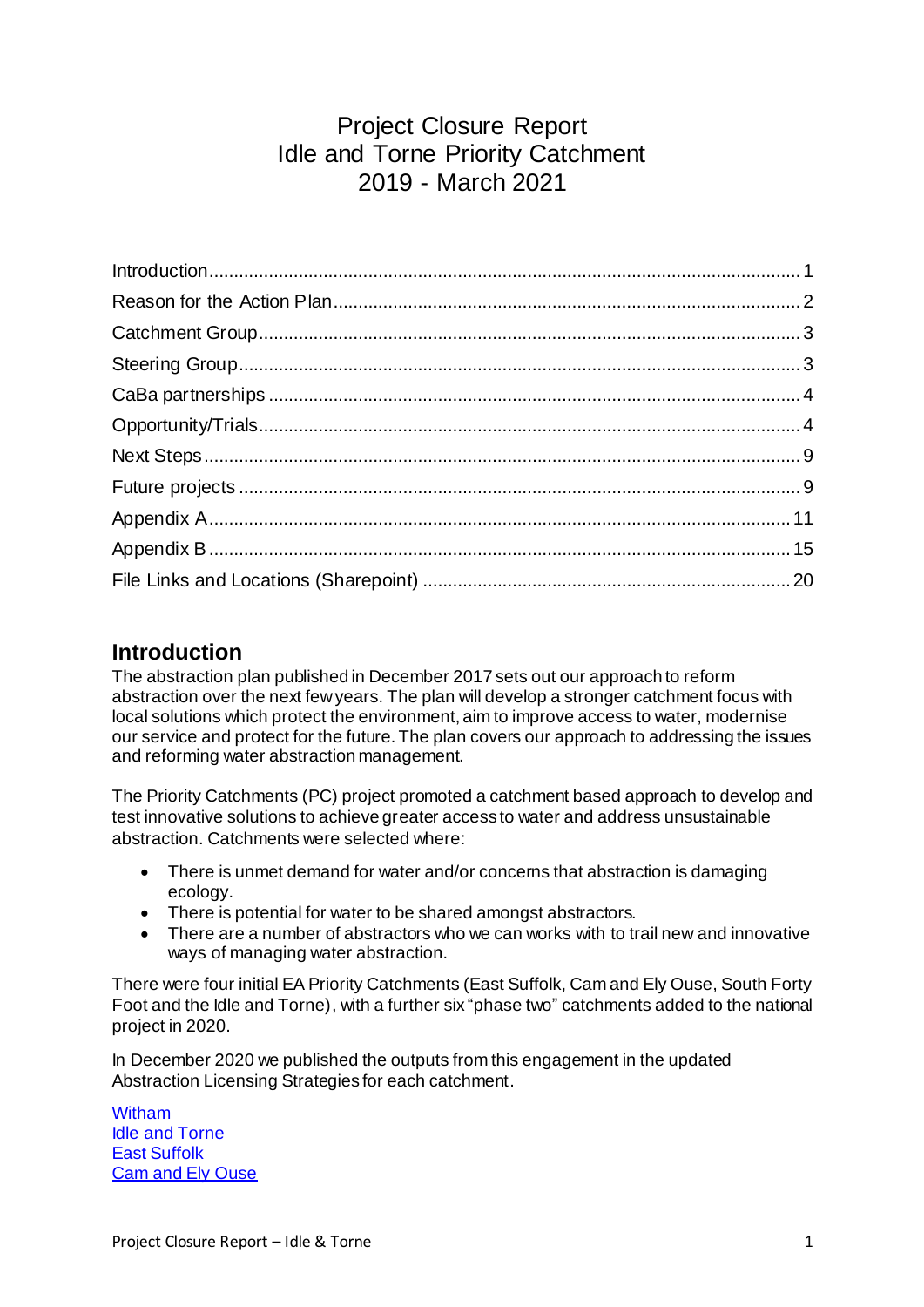#### **Idle and Torne Catchment**

The catchment of the Idle and Torne rivers covers and area approximately 1,200km<sup>2</sup>. Nottinghamshire and South Yorkshire are principle counties. However Derbyshire and North Lincolnshire cover areas to the south west and north east of the catchment.

The Idle drains a catchment area of approximately 879km<sup>2</sup> and the Torne an area of 328km<sup>2</sup>. The Rivers Maun, Meden and Poulter meet near Gamston, south of Retford to form the River Idle, joined downstream by the River Ryton. The river Torne rises near Tickhill and flows north-eastwards around south Doncaster, through the heavily drained Isle of Axholme.

The River Torne and River Idle run eastwards across the area before discharging into the River Trent at Keadby Pumping station (tidal Trent) and West Stockwith Pumping station.

The Idle and Torne catchment is predominantly moderate lowland catchment. Much of the northern end of the catchment is drained by pumps and high level carriers. Here the land is at or below sea level. Most of the higher areas are undulating in nature, but with no great inclines. Most watercourse flow north eastwards.

#### **Why a catchment based approach to Water Resources.**

Water resources have not previously been looked at on a catchment scale. The purpose of this approach is to ensure multiple benefits and system wide impacts are considered. Using a catchment based approach will:

- **Empower local groups and lead to innovation**
- Allow consensus-based decisions which can be quicker than taking a regulatory approach
- Develop a shared understanding of the issues locally and co-develop solutions that achieve long-term sustainable abstraction and improve access to water.
- Bring together the Environment Agency, catchment partnerships, internal drainage boards, water companies, local authorities, Natural England, abstractors groups, and individual abstractors to try novel ways of giving people access to water and water security, while protecting or improving the environment.
- Have the potential to achieve multiple benefits
	- Water resources
	- Flood risk management
	- **•** Water quality

#### <span id="page-1-0"></span>**Reason for the Action Plan**

The Priority catchment project in the Idle and Torne Catchment ran from January 2019 and finished in March 2021. Documenting the plan/programme of projects ensures the momentum, ideas and projects collated do not go to waste. The partners have put a lot of commitment into the creation of the group and the establishment and development of the ideas which we do not want to lose.

The future aim is to ensure that the CaBa partnerships expand their agenda and attendance to include water resources. The Abstraction strategy aims to achieve this by 2027.

We hope that this Action Plan will form part of the remit and actions of the 3 catchment partnerships within the Idle and Torne catchment. This is to ensure that the catchment can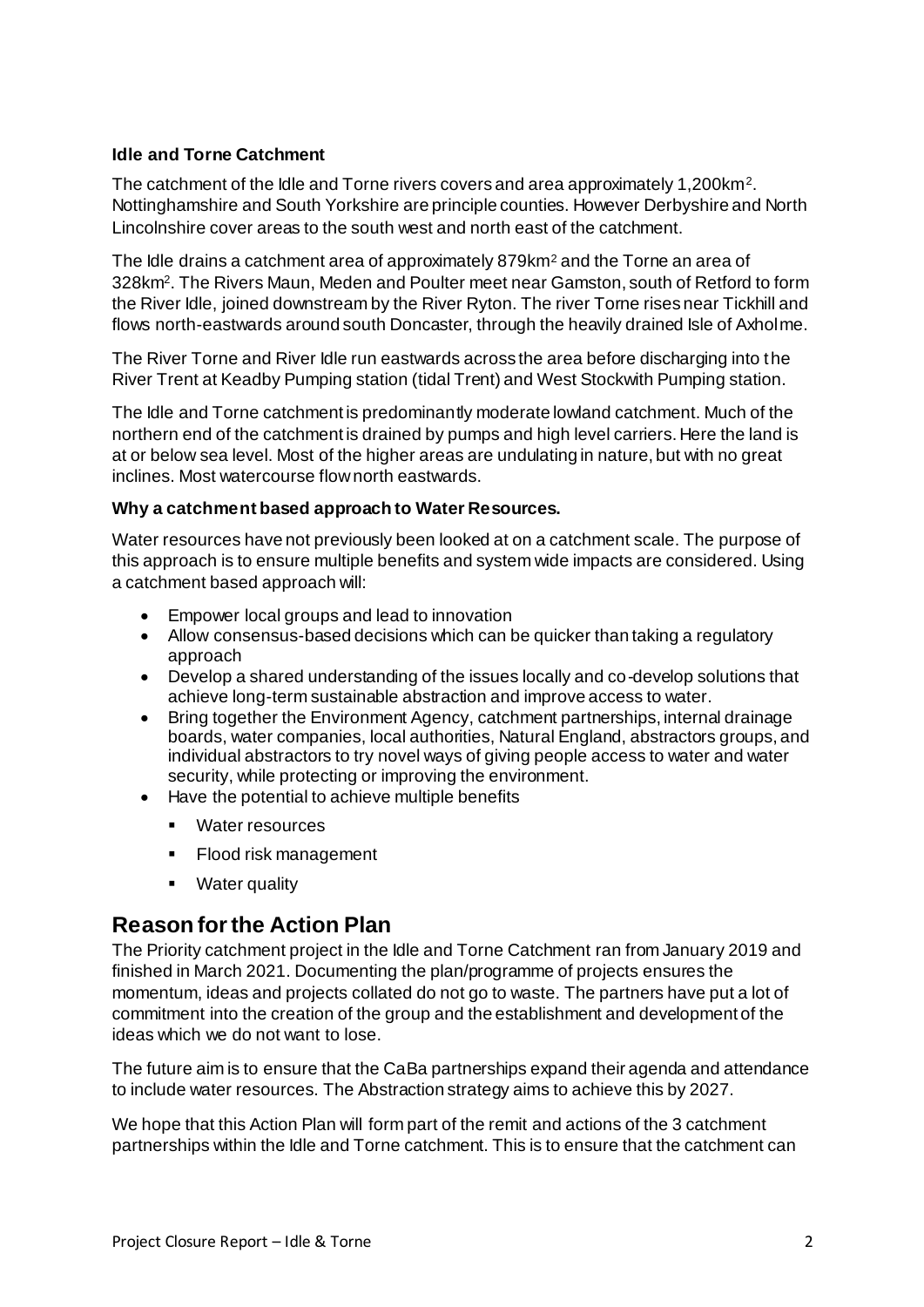become resilient to drought / flood risk and environmental improvements are made to the catchment.

## <span id="page-2-0"></span>**Catchment Group**

Working with existing local groups we identified the catchment partners and abstractors to form the PC catchment group, charged with overseeing the PC work. This was a successful partnership operating in this catchment and we want to see the work continuing within existing groups.

The PC catchment group has been made up of local abstractors, Severn Trent Water, Anglian Water, Natural England (catchment Sensitive Farming Officer), RSPB, Consultants, Coal Authority, Canal and Rivers Trust, Internal Drainage Boards (Doncaster East, Isle of Axholme and North Nottinghamshire Water Level Management Plan), Woodland Trust, Wildlife Trust, Hansons, Mansfield Sands, Yorkshire Wildlife Park and CaBa catchment hosts and their partners. This group identified over 50 opportunities at the first event in January 2019 (Appendix A).

### <span id="page-2-1"></span>**Steering Group**

The steering group was been set up provide catchment oversight of opportunities and identify where to focus actions. Opportunities have been separated into short, medium and long term goals. They are here to ensure the project and ideas stay on track and help to connect to wider projects that could impact the catchment. The group are also experts in their field with good relationships and networks outside of the catchment group which can be used if and when necessary.

The attendees are NE CSF, RSPB, Woodland Trust, Coal Authority, IDB, STW, STW agricultural specialist. We also invite different representatives to the meetings such as local abstractors or businesses.

| <b>Member</b>         | <b>Organisation</b>           | <b>Contact details</b>                   |
|-----------------------|-------------------------------|------------------------------------------|
| <b>Carl Cornish</b>   | <b>RSPB</b>                   | Carl.Cornish@rspb.org.uk                 |
| <b>Louise Hackett</b> | <b>Woodland Trust</b>         | LouiseHackett@woodlandtrust.org.uk       |
| <b>Matilda Beatty</b> | <b>Severn Trent</b>           | Matilda.Beatty@severntrent.co.uk         |
| Des Kay               | NE CSF                        | Des.kay@naturalengland.org.uk            |
| <b>Phil Billings</b>  | Severn Trent (agricultural    | Phil.Billings@severntrent.co.uk          |
|                       | Specialist)                   |                                          |
| <b>Robert Brown</b>   | Isle of Axholme IDB           | robert.brown@ioadb.co.uk                 |
| Peter Cornish         | Pollybell Farm                | peter.cornish@pollybellorganicfarm.co.uk |
| <b>Chris Manning</b>  | IDB.                          | chris.manning@lmdb.co.uk                 |
| <b>Andy Morritt</b>   | <b>Coal Authority</b>         | AndyMorritt@coal.gov.uk                  |
| Siobhan Hall          | Hanson                        | Siobhan.Hall@hanson.biz                  |
| <b>Chris Crowe</b>    | <b>Coal Authority</b>         | ChrisCrowe@coal.gov.uk                   |
| James Brown           | Pollybell Farm                | James.Brown@pollybell.co.uk              |
| <b>Simon Fisher</b>   | NFU                           | Simon.fisher@nfu.org.uk                  |
| <b>Graham Green</b>   | Mansfield Sand                | graham.green@mansfield-sand.co.uk        |
| <b>Thomas Barden</b>  | <b>Severn Trent</b>           | Thomas.Barden@severntrent.co.uk          |
| David Mould           | <b>Canal and Rivers Trust</b> | David.Mould@canalrivertrust.org.uk       |
| <b>Adam Comerford</b> | <b>Canal and Rivers Trust</b> | Adam.Comerford@canalrivertrust.org.uk    |
| Kathryn Smith         | <b>Canal and Rivers Trust</b> | Kathryn.Smith@canalrivertrust.org.uk     |
| <b>Martin Bowes</b>   | Anglian Water                 | mbowes@anglianwater.co.uk                |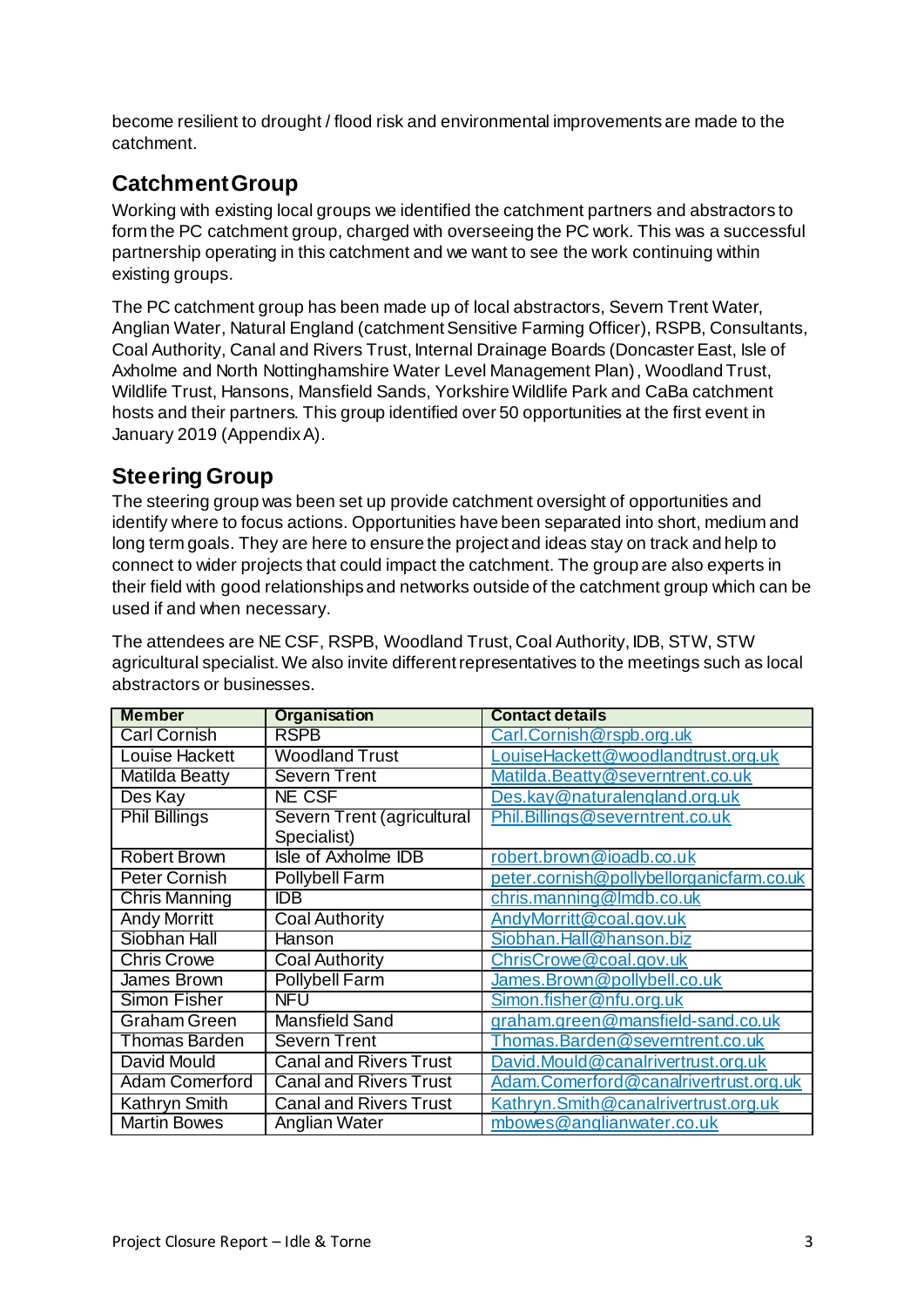### <span id="page-3-0"></span>**CaBa partnerships**

There are 3 catchment partnership within the Idle and Torne. These are the Torne partnership, Sherwood partnership and the River Idle Management Partnership. These three groups have different focuses and attendees. The main focus on CaBa partnerships is to improve WFD status in our water bodies. The group looks to improve multiple benefits with any projects that they do.

We are working closely with these partnerships and their hosts to give regular updates to try and get more ideas and collaboration on projects that will benefit the water resources situation.

### <span id="page-3-1"></span>**Opportunity/Trials**

This is the summary of the trials and projects that have been investigated From January 2019, with subsequent updates.

As well as leading on and promoting better engagement between different catchment stakeholders, PC project manager led on a number of trials and initiatives. This started with some structured engagement activities including launch workshops. In these workshops and meetings many opportunities were identified to improve access to water sustainably. The table below captures the trials and the next steps.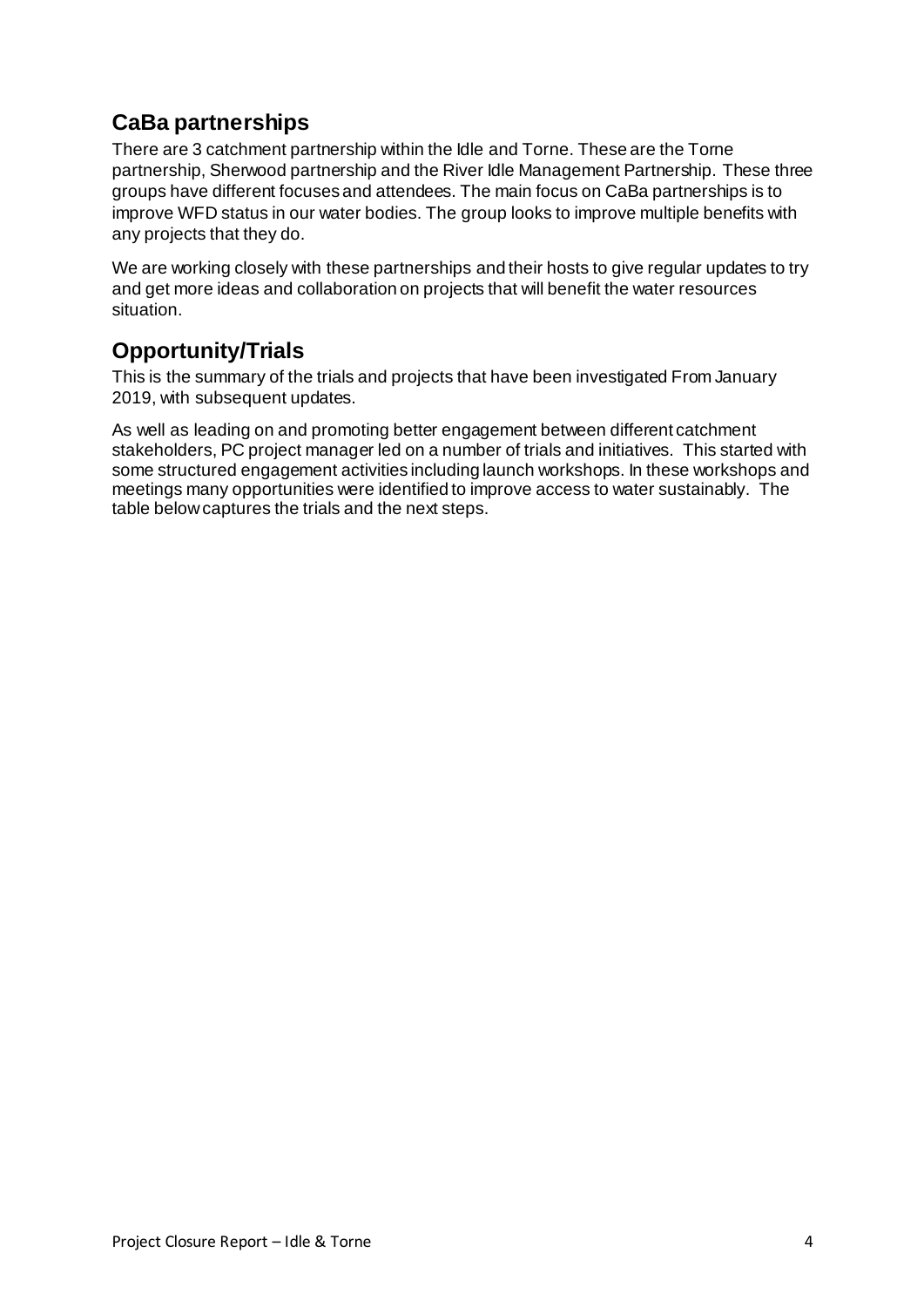| <b>Trial</b>                                     | <b>Details</b>                                                                                                                                                                                                                           | <b>Current situation</b>                                                                                                                                                                                                                                                                                                                                                                                                                                          | <b>Next steps</b>                                                                                                                                                                                                                                                                                                                                                                                                                       |
|--------------------------------------------------|------------------------------------------------------------------------------------------------------------------------------------------------------------------------------------------------------------------------------------------|-------------------------------------------------------------------------------------------------------------------------------------------------------------------------------------------------------------------------------------------------------------------------------------------------------------------------------------------------------------------------------------------------------------------------------------------------------------------|-----------------------------------------------------------------------------------------------------------------------------------------------------------------------------------------------------------------------------------------------------------------------------------------------------------------------------------------------------------------------------------------------------------------------------------------|
| High flow abstraction study                      | EA led study through a consultant to see if<br>abstracting water art high flow would have<br>an impact on the environment such as<br>increased sedimentation or impacts on<br>water levels around the Idle Washland<br><b>SSSI units</b> | This study was completed October<br>2020 and the findings suggest more<br>work needs to be done around the R.<br>Idle due to the sensitivities but there<br>is potential to open the Torne<br>Catchment at high flows for<br>environmental benefits due to the low<br>number of sensitivities. However,<br>there are significant uncertainties in<br>the model. Consequently, there is<br>Insufficient assurance to take the<br>findings forward with confidence. | This study is highlighted in the ALS and<br>findings were shared with the steering<br>group. Report to be shared on CABA<br>website. It highlights that further evidence<br>needed to progress.<br>The EA continue to try and find funding for<br>further investigations. Potential to develop<br>in-house understanding of influences on<br>catchment to explore options for<br>improving the situation                                |
| Recharge with land use<br>and climate change     | This is a woodland trust and RSPB project<br>that was carried out by Cranfield<br>University. The project looked at the<br>recharge rates of arable land compared to<br>woodlands                                                        | Completed May 2019.                                                                                                                                                                                                                                                                                                                                                                                                                                               | Fed into the working with natural<br>processes project to investigate future<br>trials                                                                                                                                                                                                                                                                                                                                                  |
| Working with natural<br>processes - GW recharge. | Opportunity mapping to identify locations<br>where ground water can be recharge<br>through using natural processes, such as<br>leaky dams                                                                                                | Phase 1 Complete May 2020 and<br>report produced with some<br>processes identified. This has been<br>shared with partners.                                                                                                                                                                                                                                                                                                                                        | Comms and Engagement Fund Bid to be<br>put together to deliver outputs and<br>develop initial ground projects.<br>A small working group has been formed to<br>take forward the findings of this project to<br>explore what can be implemented.<br>Project members Carl Cornish (RSPB),<br>Louise Hackett (WT), Katie Macnamara<br>(EA) Pau Sanchez Farres (EA).<br>Useable map of outputs to be created<br>from layers shared with CABA |
| Water for Farmers and<br>Wildlife                | EA and RSPB project where they will be<br>looking to flood fields over a set period of<br>time to assess how long vegetation can<br>survive, if there is a reduction in pests,<br>increase in soil health and bird<br>variety/activity   | Pollybell Farms are actively involved<br>in the project with 4 trial plots on their<br>land. The project will be ongoing in<br>the catchment for the next one to two<br>years (2019-2021).                                                                                                                                                                                                                                                                        | • Project was paused March-September<br>2020 because of the COVID pandemic.<br>• Number of trial sites reduced. (4<br>reduced to 2) Yokefleet and Pollybell.<br>This change is to help ensure the<br>objectives of the project remain                                                                                                                                                                                                   |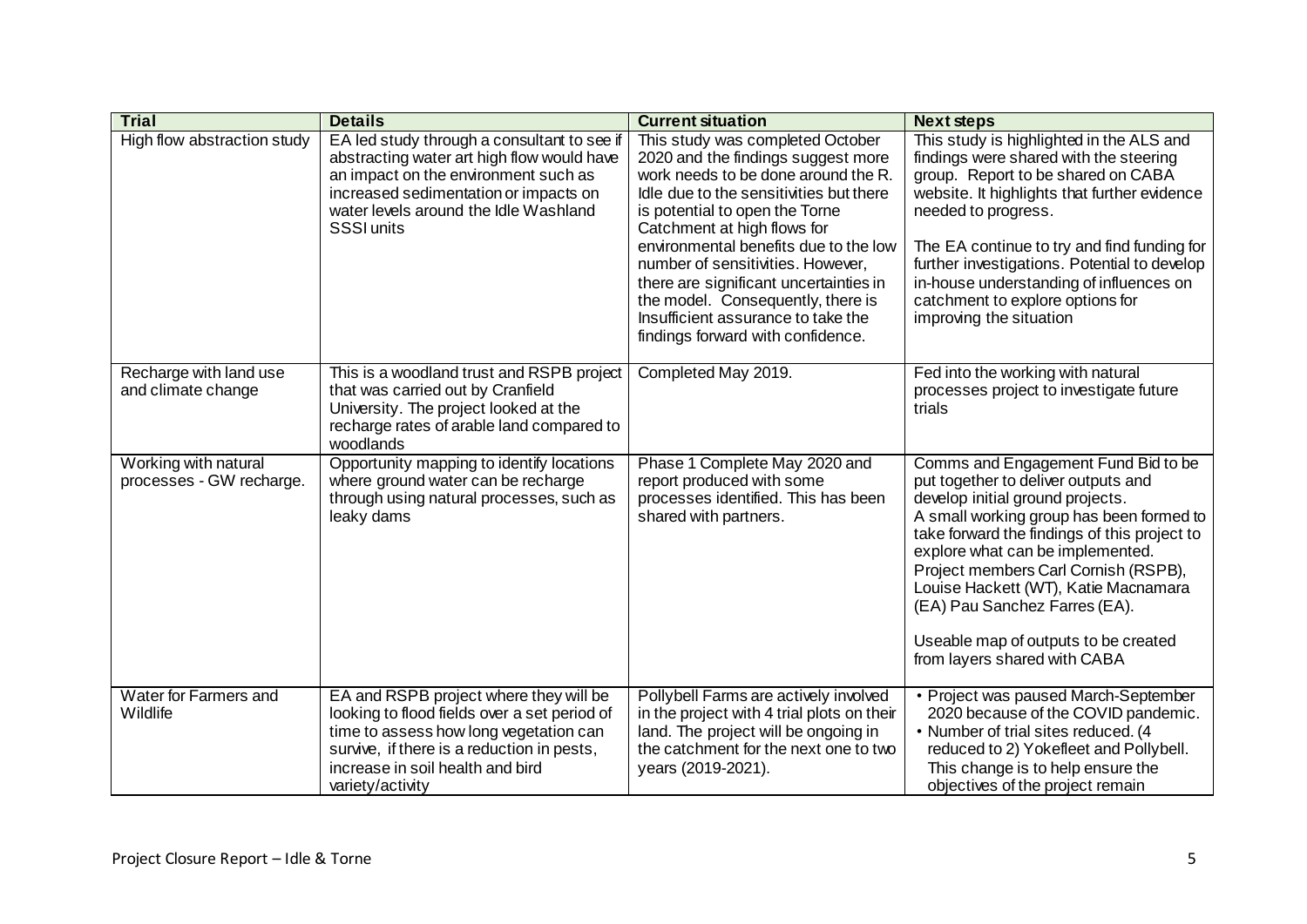|                                                  |                                                                                                                                                                                                                                                            |                                                                                                                                                                                                    | deliverable within appropriate<br>timescales.<br>• Project timescale will need to be<br>extended to give time to collect<br>sufficient data, plan to extend the<br>project (Originally due to end later this<br>year). Local Enforcement Position<br>extended to cover new timeframe.<br>• Sampling and analysis undertaken by<br>University of York students.<br>• Previous project manager, Seonaidh<br>Jamison, has now left the RSPB. Dan<br>Wynn is managing the project in the<br>meantime, but new PM on board from<br>sometime in April.<br>Project manager - Holly Laws FCRM<br>holly.laws@environment-agency.gov.uk<br>If you would like to get involved or find out<br>more please contact :<br>HStrategy@environment-agency.gov.uk. |
|--------------------------------------------------|------------------------------------------------------------------------------------------------------------------------------------------------------------------------------------------------------------------------------------------------------------|----------------------------------------------------------------------------------------------------------------------------------------------------------------------------------------------------|-------------------------------------------------------------------------------------------------------------------------------------------------------------------------------------------------------------------------------------------------------------------------------------------------------------------------------------------------------------------------------------------------------------------------------------------------------------------------------------------------------------------------------------------------------------------------------------------------------------------------------------------------------------------------------------------------------------------------------------------------|
| Trickle Vs Spray irrigation                      | Godfrey's farm is carrying out a 3 year<br>trial with carrots to see if there is a<br>difference in the yield, quality and water<br>usage with trickle compared to spray<br>irrigation                                                                     | This commenced in summer 2019 so<br>there should be some outputs within<br>the year.                                                                                                               |                                                                                                                                                                                                                                                                                                                                                                                                                                                                                                                                                                                                                                                                                                                                                 |
| Storing water in the existing<br>drainage system | Investigation into whether storing more<br>water in the drainage system will help<br>slow the flow of water but also allow<br>access to water in dryer times, instead of<br>water being pushed through the system<br>quickly and out into the Tidal Trent. | This project has not progressed any<br>further other than initial<br>conversations. We need to<br>understand the catchment better and<br>how the water moves before we can<br>trial such a project | IDBs are investigating this along with their<br>rationalisation project.                                                                                                                                                                                                                                                                                                                                                                                                                                                                                                                                                                                                                                                                        |
| Idle water level<br>management                   | SSSI water level management. The EA<br>are working with Natural England an<br>interested parties to improve the Idle<br>Washland SSSis, which are 4 unit that are<br>dependent on water levels of the River<br>Idle.                                       | Site specific measures are working<br>on site so we do not need to test vary<br>water levels in the idle for unit 4.<br>Nottinghamshire wildlife trust are<br>looking at a large scale project to  | Continue to monitor with the RIMP group.                                                                                                                                                                                                                                                                                                                                                                                                                                                                                                                                                                                                                                                                                                        |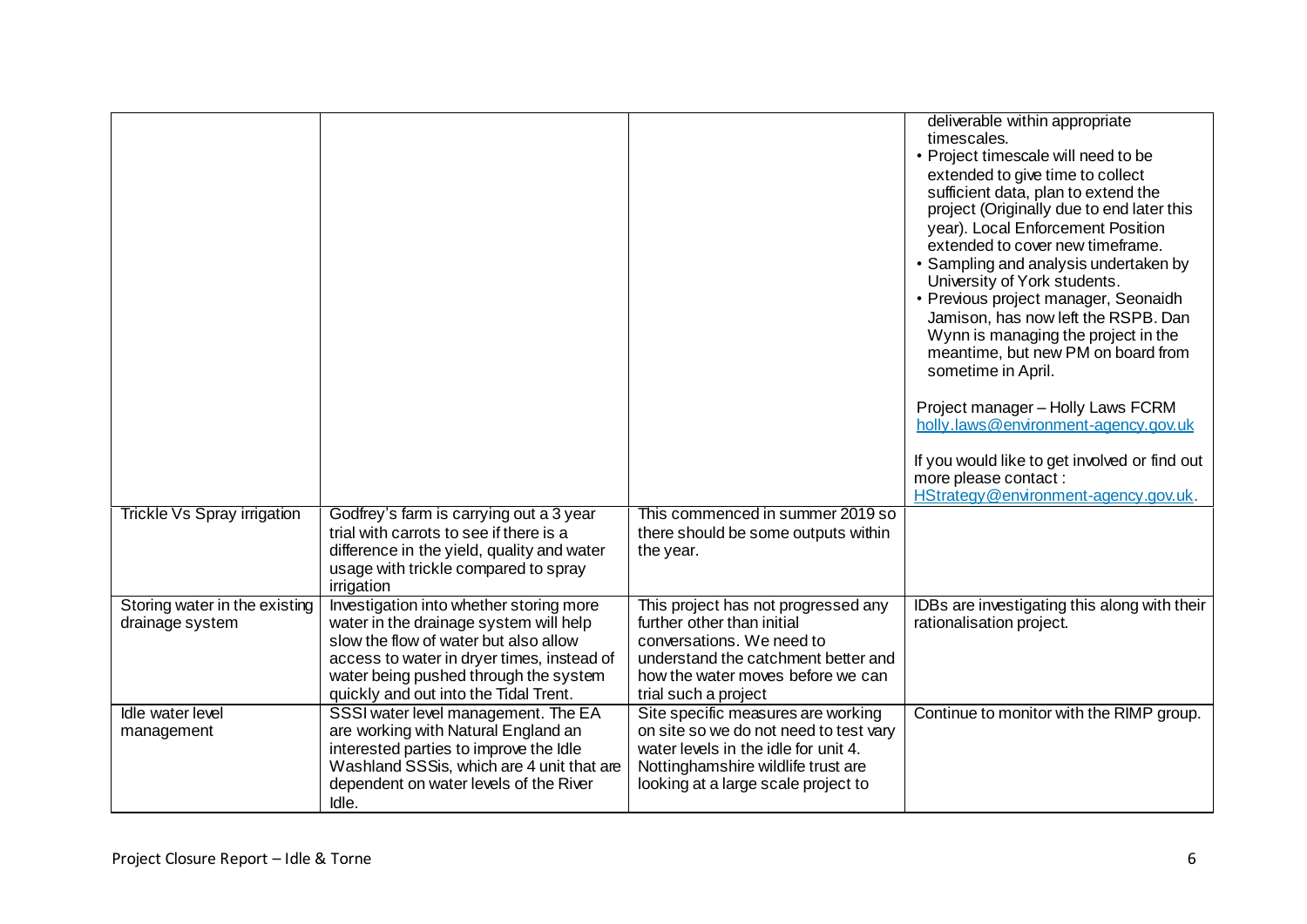|                                                       |                                                                                                                                                                                                                                                                                                         | understand unit 1 and how it can be<br>improved                                                                                                                                                                                                                                                                                                                                 |                                                                                                                                                                                                              |
|-------------------------------------------------------|---------------------------------------------------------------------------------------------------------------------------------------------------------------------------------------------------------------------------------------------------------------------------------------------------------|---------------------------------------------------------------------------------------------------------------------------------------------------------------------------------------------------------------------------------------------------------------------------------------------------------------------------------------------------------------------------------|--------------------------------------------------------------------------------------------------------------------------------------------------------------------------------------------------------------|
| Communication and<br>engagement fund, Rivers<br>Trust | This project is led by Nottinghamshire<br>Wildlife Trust and will build on existing<br>projects and events to extend the agenda.<br>The focus will be on rural agricultural<br>areas to help share best practice and<br>another focus on Urban areas educating<br>children on water efficiency.         | Desk based work complete but<br>delays due to COVID 19 as not able<br>to meet with schools, farmers, events<br>etc.                                                                                                                                                                                                                                                             | The lessons and good practice learnt will<br>be shared with other catchments and will<br>help shape how we engage around water<br>resources in the future                                                    |
| Climate change scenarios                              | A PhD Student working with the EA is<br>producing climate change scenarios for<br>the R. Idle catchment. This is a new<br>model focusing on a small catchment<br>instead of regional predictions. Scenarios<br>will be carried out for existing abstraction<br>and what the future implications may be. | Stakeholder engagement through 1:1<br>conversations will relevant partners<br>within the catchment to help find<br>adjustments to the climate change<br>predictions                                                                                                                                                                                                             | Project due for completion December<br>2021. The outputs will be shared with the<br>CaBa groups and project teams to help<br>plan for the future.<br>Contact: Cordula Wittekind<br>C.I.Wittekind@leeds.ac.uk |
| Data collection/sharing                               | Investigating how we can collate and<br>share information widely to ensure that<br>projects are joined up and we know where<br>to focus our efforts                                                                                                                                                     | Creation of a Story map for the PC<br>work, this allows for easy access for<br>all to look at the data we have<br>already in a simple format. We can<br>then add the opportunity mapping<br>from the working with natural<br>processes project, details of<br>biodiversity and inclusion of different<br>projects. The aim is to help identify<br>locations for future projects | EA Funding has not been found to carry<br>out this work.                                                                                                                                                     |
| Seasonal Temporary trades                             | This would allow farmers to assess the<br>information from PROSPECTs at the start<br>of the year to see whether they have<br>enough license. If they do not they can<br>apply early on in the year using a low risk<br>simple process                                                                   | Standard forms have been produced<br>but no take up March 2020 due to<br>amount of rain received. Virtual trial<br>in East Suffolk area to see how the<br>process will work                                                                                                                                                                                                     | Trial again in March 2021 lead by EA<br>national Water Resources team.                                                                                                                                       |
| <b>Water Resources Advice</b><br>Visits               | Natural England are leading on trailing<br>new catchment sensitive farming visits<br>focusing on water resources. There are<br>11 visits for this catchment                                                                                                                                             | Visits started in February 2021 and a<br>summary report will be produced for<br>each visit. These will be kept<br>confidential and only the best<br>practice used.                                                                                                                                                                                                              | The best practice and innovative ideas<br>found will be shared by national Water<br>Resources team. A summary will be given<br>to the CaBa partnerships for their use too.                                   |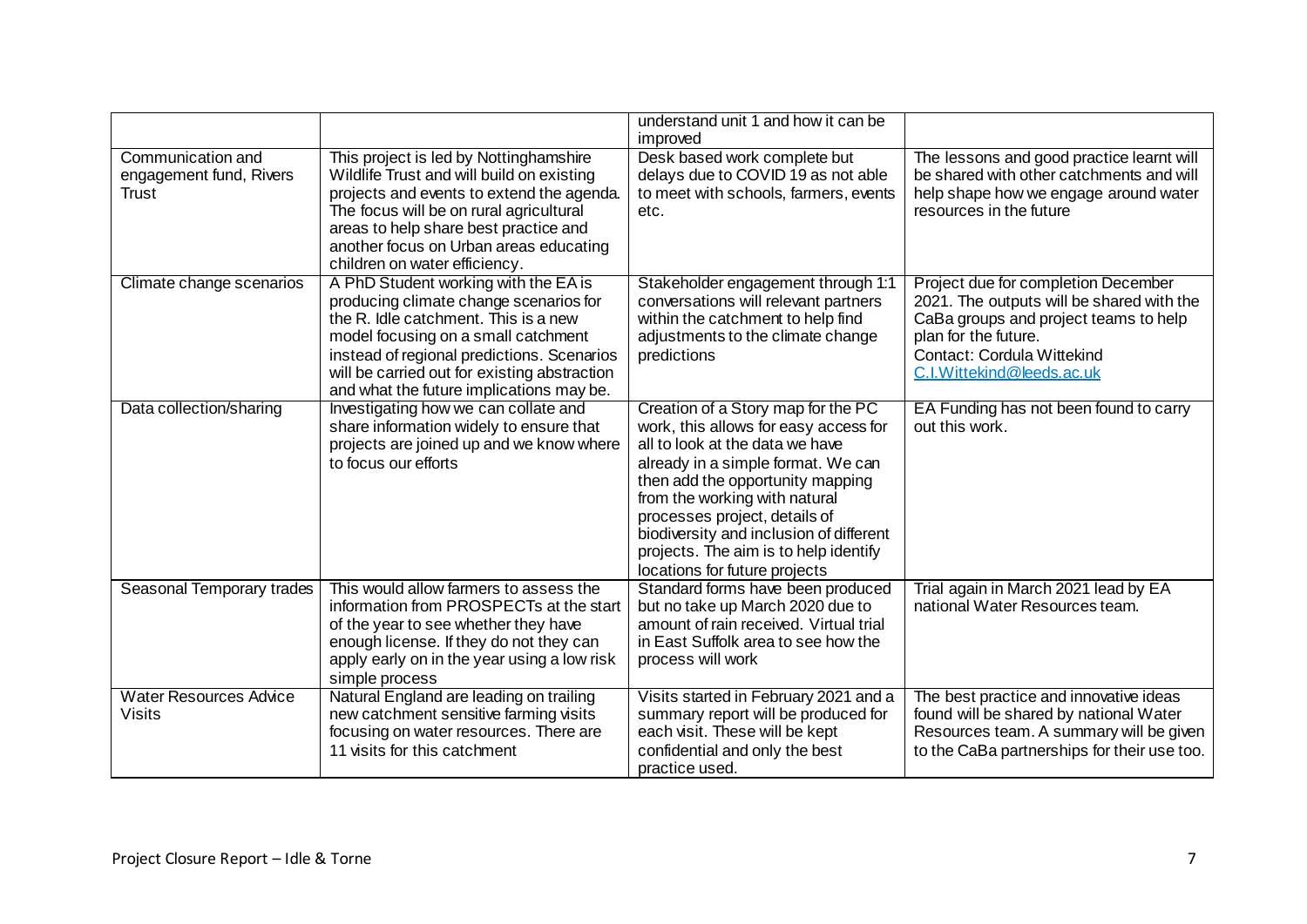| <b>Abstraction Licensing</b><br>strategy     | Complete Dec 2020 to reflect the work<br>that we have been doing and how WR<br>works at a catchment scale.                                                                                                                                              | New wording for environmental<br>projects to help clarify what can be<br>done in a closed catchment                                                                                                    | Continue to review the strategy and<br>update with details from the projects listed<br>above                                                                                                                                                               |
|----------------------------------------------|---------------------------------------------------------------------------------------------------------------------------------------------------------------------------------------------------------------------------------------------------------|--------------------------------------------------------------------------------------------------------------------------------------------------------------------------------------------------------|------------------------------------------------------------------------------------------------------------------------------------------------------------------------------------------------------------------------------------------------------------|
| <b>Interactive Story Map</b>                 | Companion app to the ALS, included<br>Assessment Points, Water availability and<br>reliability information.                                                                                                                                             | Expanded to include simplified layers<br>for High flows and WWNP.                                                                                                                                      | National WR team to consider expanding<br>to other PC areas.                                                                                                                                                                                               |
| Link to FCRM projects                        | Ensure that the project is linked in with the<br>EAs flood risk activities to ensure the<br>whole environment is covered and<br>projects are multi-purpose                                                                                              | Working closely with the Isle of<br>Axholme Strategy team. And the EAs<br>idle and Torne group to link projects.<br>Currently looking at the R Idle/West<br>stockwith PS and storage for flood<br>risk | EA teams to continue to work closely<br>together to link projects, FBG, FCRM,<br>EPE, IEP                                                                                                                                                                  |
| Use of attenuation ponds-<br>Doncaster iport | Investigation into whether the stored<br>water could be used for other purposes<br>instead of abstracting out of<br>watercourse/ground water                                                                                                            |                                                                                                                                                                                                        | <b>IDB</b> leading conversation.                                                                                                                                                                                                                           |
| Disused reservoirs-storage<br>or recharge    | Identification of the existing storage areas<br>within the catchment                                                                                                                                                                                    | Need to identify locations for this to<br>proceed. Site meeting with coal<br>authority/Mansfield sands to look at<br>the potentials.                                                                   | Next steps to look at if they could be used<br>for storing water for abstraction or aquifer<br>recharge. This will need to be based on<br>evidence which could take time to<br>understand the relationship between the<br>storage and recharge potentials. |
| Pearlethorpe subsidence                      | Due to mining subsistence there is now a<br>large body of water that during high flows<br>cuts of the local village. Is there the<br>potential to improve the site for storage of<br>water for abstraction but to increase<br>biodiversity and habitats | need to liaise with the coal authority<br>to identify locations and measures<br>that may be possible                                                                                                   | Linking to working with natural processes<br>and looking at the depths of GW.<br>Woodland Trust are looking to investigate<br>the possibilities of working with natural<br>processes that may provide evidence to<br>help improve Pearlthrope subsidence.  |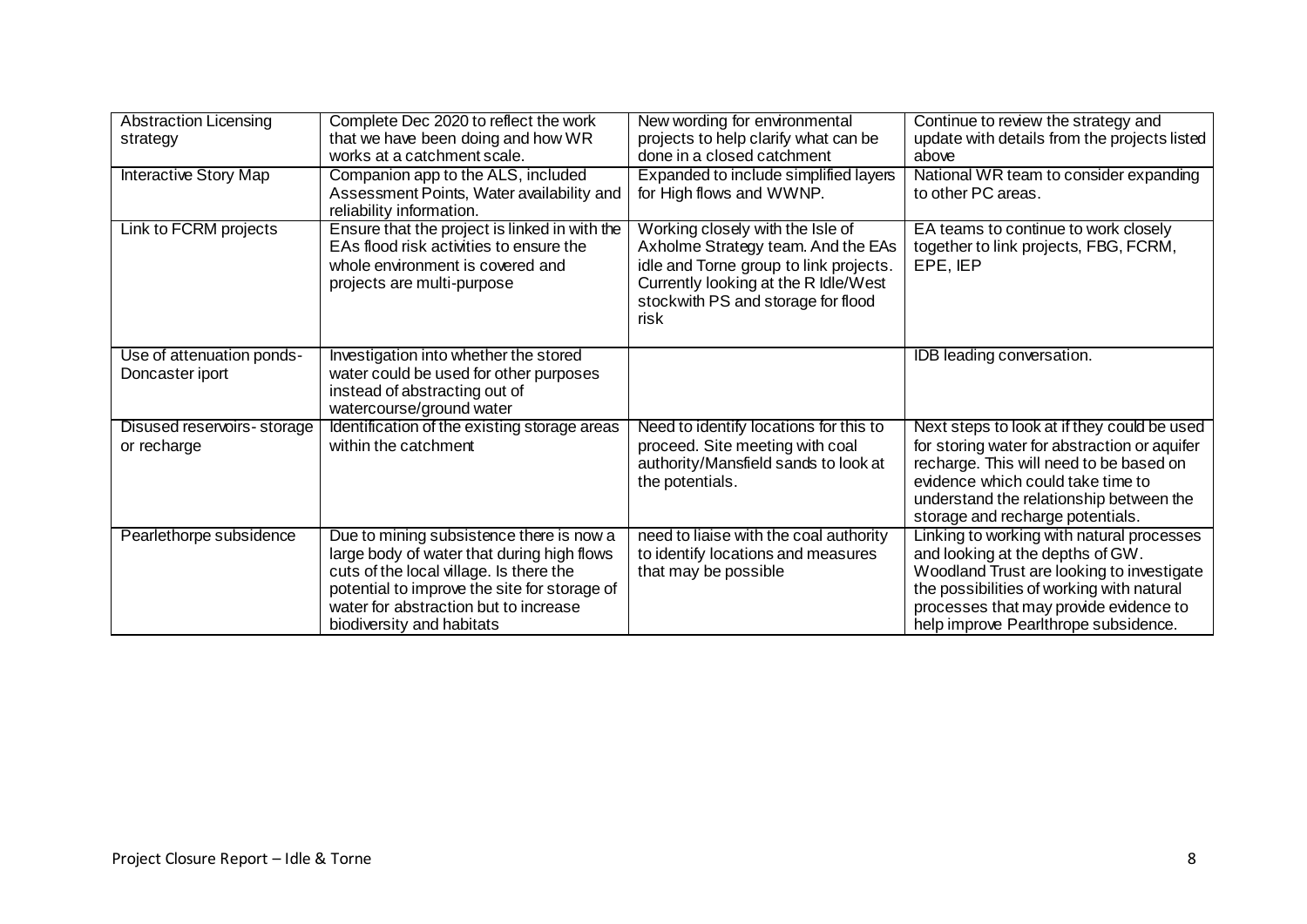### <span id="page-8-0"></span>**Next Steps**

The PC work was the first time that water resources had been approached on a catchment scale. Through this project it has proven that stakeholders and partners alike fully understand the need to assess the quantity of water and well as the quality.

One of the main outcomes of this PC project was the collaboration between all the different members of the PC catchment group. This was the first time that water resources had been discussed on a catchment scale and with different sectors and with different concerns from drought, flood risk and environmental improvements.

Future management of water resources in this catchment will focus on our stakeholders, partners and interested groups to take any initiatives forward with the help of the EA. As the Priority Catchment project only ran for a short amount of time we have not been able to investigate all the opportunities presented. There are still a lot of good work and collaborations continuing within the catchment and our catchment partnerships are a great place to help improve the environment collectively.

With regards to the Catchment Partnerships within the catchment we have worked hard to get water resources on the agenda and discussed. We will be sharing relevant documents and reports from the PC project onto the catchment partnership website. The projects going forward will also be included in the Catchment Plan to ensure water resources is integral to the partnership.

The Abstraction licensing strategy was published in December which includes details of the PC work and who to contact. We are also launching a Story map which will help partners and stakeholders identify locations to take actions forward themselves.

## <span id="page-8-1"></span>**Future projects**

Funding has not been secured for these projects, but the EA have put bids in to try and get funding for these between 2020 to 2027.

| <b>Project Ideas</b>                                                                                                                                                                                                                                                                        | <b>Year requested Funding</b>                                                                                                |
|---------------------------------------------------------------------------------------------------------------------------------------------------------------------------------------------------------------------------------------------------------------------------------------------|------------------------------------------------------------------------------------------------------------------------------|
| Phase 3 High Flow study, impacts of abstracting at high<br>flow                                                                                                                                                                                                                             | Not successful 2020. Try<br>again next year                                                                                  |
| Building resilience for water level management (Isle of<br>Axholme) - Calibration of gauging stations in the level-<br>dependent area is needed to ensure they are calibrated<br>correctly and to ordnance datum. Also additional<br>operational support required for managing the sluices. | Funding received - on<br>standby to be completed 2021                                                                        |
| West Stockwith Pumping Station replacement project.<br>Opportunity to influence the project early to re-use/divert<br>water rather than pump to R. Trent                                                                                                                                    | Early stages of project - West<br>Stockwith part of EA Net Zero<br>Pilot project. WR Virtual<br>Team involved in discussions |
| Idle and Torne PC - general support                                                                                                                                                                                                                                                         | Not successful. 2020 Try<br>again next year                                                                                  |
| Idle and Torne PC - GW Recharge, infiltration rate and<br>working with natural process                                                                                                                                                                                                      | Work in progress with RSPB,<br><b>Woodland Trust and EA</b><br>(EP/FBG/GWCL)                                                 |

PC direct projects proposals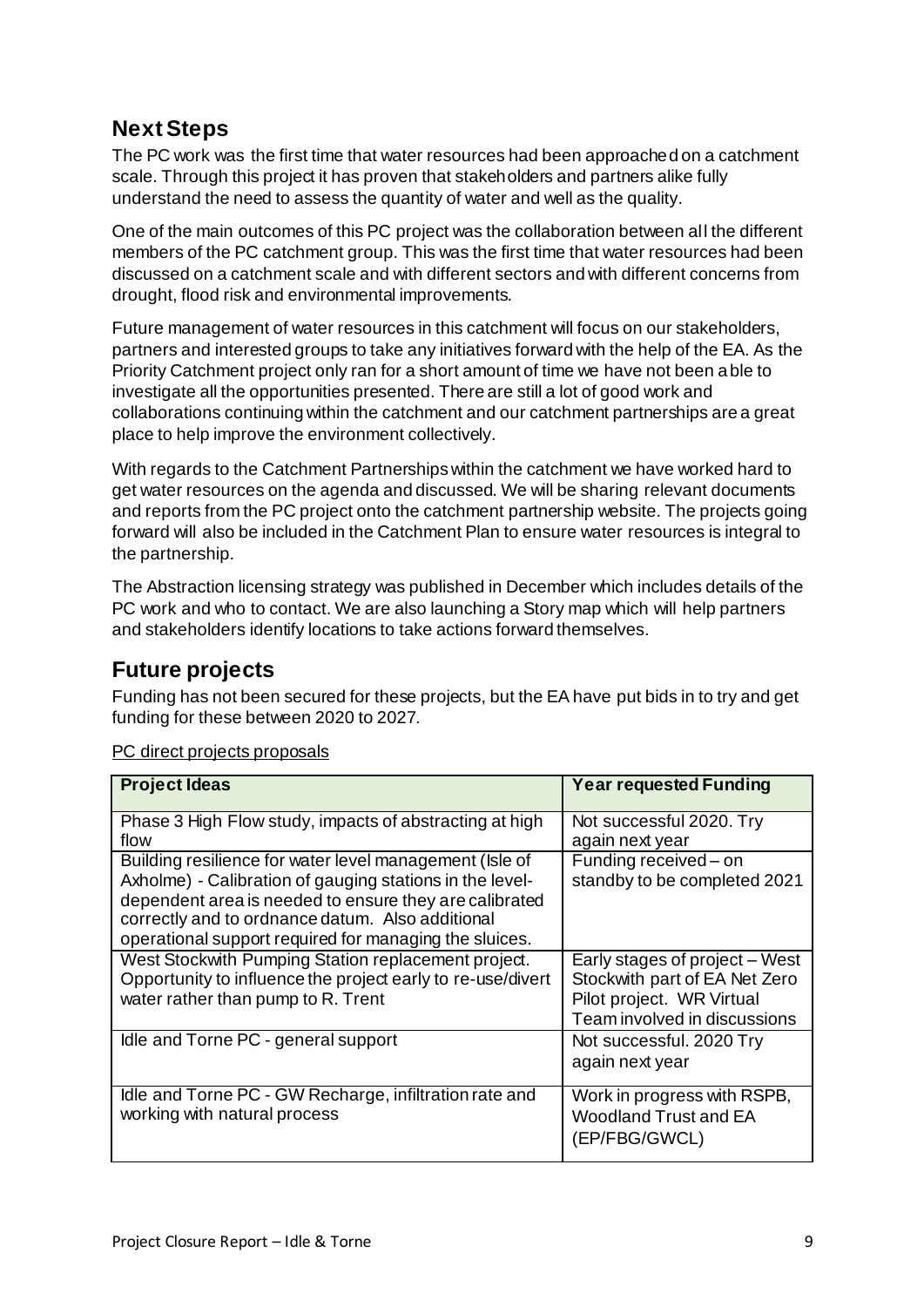| Dashboard, develop way to show data and information<br>with partners                                     | 2023-2026 |
|----------------------------------------------------------------------------------------------------------|-----------|
| Education on water usage, best practice                                                                  | 2023-2027 |
| High flow abstraction trial                                                                              | 2023-2025 |
| Feasibility study, understand current capacity for storage<br>within the Idle and Torne including trials | 2023-2025 |

#### Wider area project proposals

| <b>Project Ideas</b>                                                                                                                                                       |
|----------------------------------------------------------------------------------------------------------------------------------------------------------------------------|
| Install new and upgrade the water level and shallow groundwater level monitoring at the<br><b>Idle Washlands</b>                                                           |
| Review the relationship between flows at Mattersey and Auckley with Levels at West<br>Stockwith & Keadby                                                                   |
| Review the licences with Hands Off Level restrictions at West Stockwith pumping station<br>and other EA pumping stations                                                   |
| Use of the DRIEDUP ecological model to model the water level that is required for the<br>ecology of the level dependent management units of the Idle and Torne catchments. |
| Technical Update the EMY groundwater model and to rebuild recharge model for certain<br>areas, inc CC                                                                      |
| Time series update to the EMY groundwater model                                                                                                                            |
| Maintain monitoring BH network.                                                                                                                                            |
| survey datum for monitoring BHs                                                                                                                                            |
| Borehole replacement project                                                                                                                                               |
| monitoring BH network telemetry                                                                                                                                            |
| Write up of summer water level management in the Isle of Axholme                                                                                                           |
| Dewatering license impact assessment                                                                                                                                       |
| WR trade options between GWMUs                                                                                                                                             |
| Strategic Time limited license review options assessments                                                                                                                  |
| Evidence for No deterioration of GW body and SW body                                                                                                                       |
| Decision making tools for WR and hydrology                                                                                                                                 |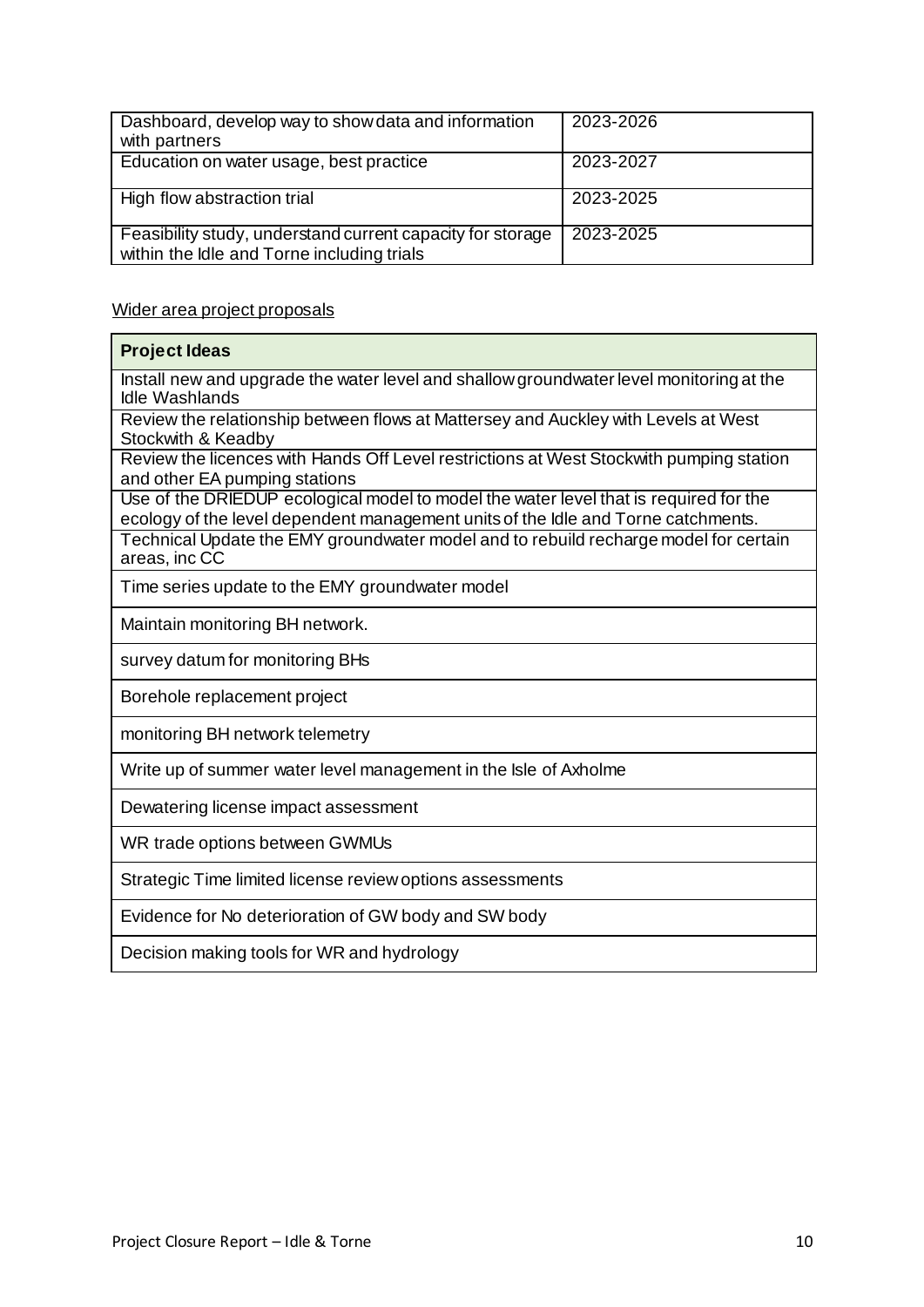# **Appendix A**

Outputs from the 15 January 2019 workshop

<span id="page-10-0"></span>

| <b>Opportunity or Trial summary</b>                                                                                                                                                                                                                                                  | <b>Category</b>       |
|--------------------------------------------------------------------------------------------------------------------------------------------------------------------------------------------------------------------------------------------------------------------------------------|-----------------------|
| Real time abstraction - use Gauging Station data immediately                                                                                                                                                                                                                         | Data                  |
| Better understanding of abstractor needs and high flows                                                                                                                                                                                                                              | Data                  |
| Gather representative data for soil moisture deficit. However, it was acknowledged that this may not provide<br>information to such a specific granular level that would be required by farmers (and this would probably be<br>better achieved through ground truthing with a spade) | Data                  |
| Farmers build infrastructure and join together to build Res-use EA data to calculate needs based on current<br>rates.                                                                                                                                                                | Data share            |
| Can we use Sherwood Sandstone Aquifer model under different landuse and climate scenarios as<br>investigative work for the Idle and Torne Priority Catchment to see how that affected water availability                                                                             | Data, evidence        |
| Drip irrigation (rather than boom or spray) – trial to act as proof of concept (to be area specific rather than<br>generic) to show the water efficiency/yield benefit of the method. This infrastructure trial could also be used<br>to test aquifer recharge.                      | Drip irrigation trial |
| Public education on reducing water usage                                                                                                                                                                                                                                             | Education             |
| Cost efficiency of pumping water at diff times-link to energy co.                                                                                                                                                                                                                    | Energy                |
| Abstractors working together at sub catchment scale to share and manage water                                                                                                                                                                                                        | Engagement            |
| Using peak flows in the Idle and Torne better. This will need to involve better monitoring of the flows with<br>better telemetry so that abstractors could react quicker to high flows which can occur in summer as well as<br>winter                                                | <b>Flows</b>          |
| A subsidy to incentivise more equipment purchase, to provide a mechanism to enable more intensive<br>watering (i.e. more equipment at times of high demand)                                                                                                                          | Funding               |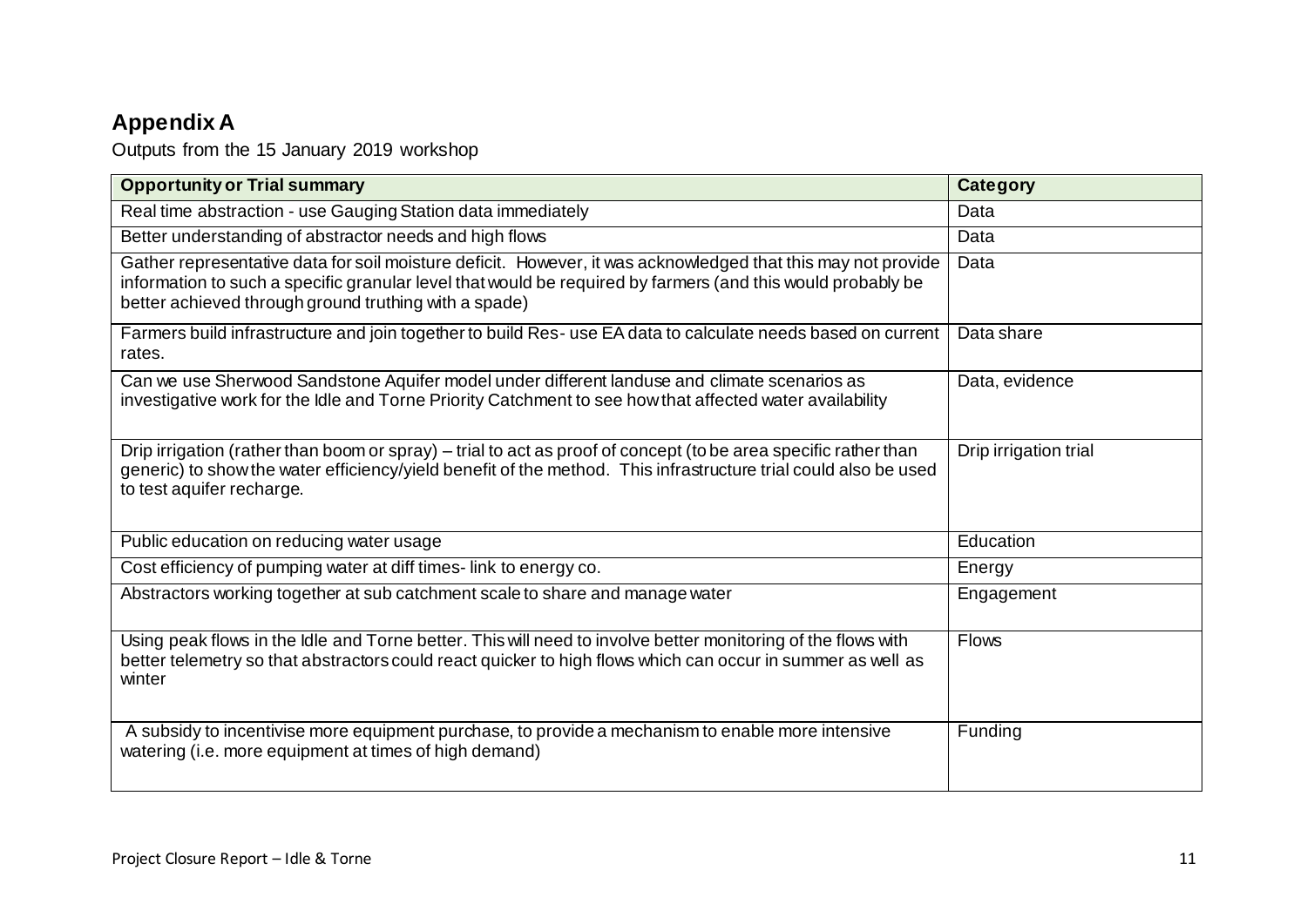| Blending capacity - NO4 rich GW water could be utilised by Agriculture. No net increase in abstraction.<br>Trade these?                                                                                                                                     | GW                    |
|-------------------------------------------------------------------------------------------------------------------------------------------------------------------------------------------------------------------------------------------------------------|-----------------------|
| Pumping from large and small GW abstraction boreholes - study impact on aquifer and environment.<br>Regulatory impact, 4 week period, study impact of summer 2018 on aquifer levels.                                                                        | <b>GW</b>             |
| Canals - opportunity if improve leakages                                                                                                                                                                                                                    | <b>Infrastructure</b> |
| Exploration of the connectivity between flood and abstraction infrastructure to develop a greater<br>understanding of the interactions between the two.                                                                                                     | Infrastructure data   |
| Optimisation of unused licences - including headroom                                                                                                                                                                                                        | Licences              |
| Transfer licences at reservoirs with level management e.g. Drawdown                                                                                                                                                                                         | Licences              |
| Recharge using effluent, mine water, water from outside catchment (west of the catchment)                                                                                                                                                                   | Mine                  |
| Bring in same amount of water to catchment (water companies) - then share between sectors                                                                                                                                                                   | Out of catchment      |
| Industrial/commercial rainwater harvesting-positive use of it irrigation. Offsetting waste water charges.<br>Influence at planning stage                                                                                                                    | Planning              |
| Quarries used as storage                                                                                                                                                                                                                                    | Quarries              |
| Utilising dewatering process Quarries                                                                                                                                                                                                                       | Quarries              |
| Artificial recharge. Excess SW transferred to sandstone aquifers.                                                                                                                                                                                           | Recharge              |
| Revisit the 1980's artificial recharge work                                                                                                                                                                                                                 | Recharge              |
| Investigate the possibility of winter woodland trickle irrigation as a source of aquifer recharge (possible<br>Sherwood forest). This may deliver additional ecosystem benefits, although there is an awareness of the<br>possible effect on the ecosystem. | Recharge, woodland    |
| Use of treated final effluent for irrigation                                                                                                                                                                                                                | Re-use                |
| Use and significance of mine water - contribution of water on the environment, possibility of draining.                                                                                                                                                     | Re-use mine           |
| West Stockwith water pumped out- can we use some of that                                                                                                                                                                                                    | Re-use water          |
| In the lowland areas there can be too much water. It flows out to intertidal Trent. Comparisons made to<br>East Suffolk. IDB becoming a water supplier?                                                                                                     | Re-use water          |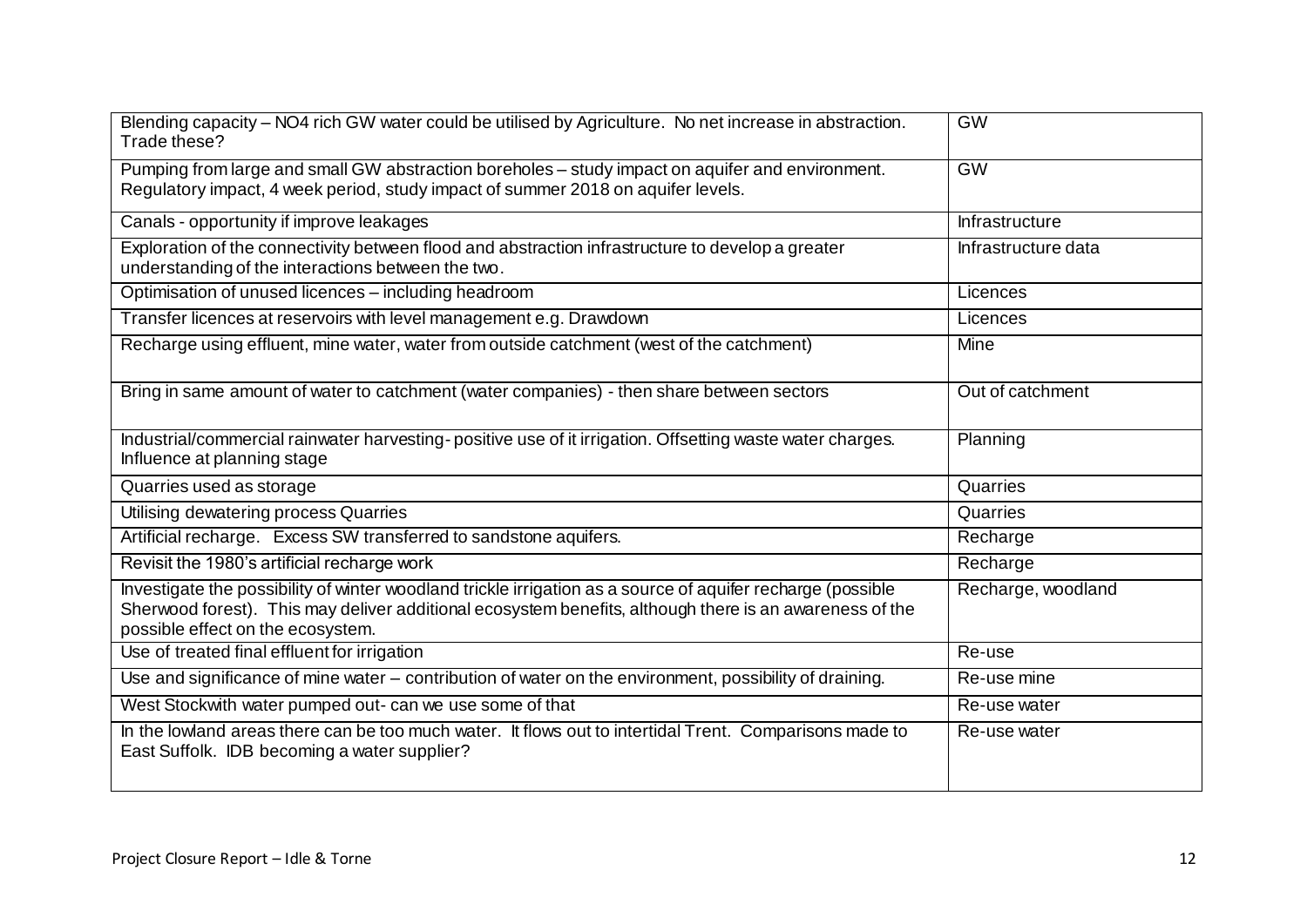| Can poor quality water be used for agriculture more? E.g. mine water discharge, or high nitrate public water<br>supply sites that can no longer be used for Public Water Supply? It was acknowledged that mine water<br>discharge could have problems for soil salinity                                              | Re-use water           |
|----------------------------------------------------------------------------------------------------------------------------------------------------------------------------------------------------------------------------------------------------------------------------------------------------------------------|------------------------|
| Runoff from new housing and new warehouses e.g. Amazon warehouses, could be used to recharge the<br>aquifer. We discussed the use of SUDS and agreed that they needed regular maintenance to be effective.                                                                                                           | Se-use water/SUDs      |
| R Meden Res; release water for farmers to abstract-share water                                                                                                                                                                                                                                                       | Share                  |
| Think beyond catchment - share resources-Trent, canals as conduit                                                                                                                                                                                                                                                    | Share water            |
| Idle SSSi too wet in winter- need storage higher up catchment                                                                                                                                                                                                                                                        | Storage                |
| Poulter catchment-looking to store lakes to get reasonable storage and address siltation-trading<br>opportunities. Make use of big lakes, balance environmental needs                                                                                                                                                | Storage                |
| Reservoir designed to improve wildlife/wetlands - add value                                                                                                                                                                                                                                                          | Storage                |
| Maun-potential small storage that could be utilised. Restored to enable storage at high flows                                                                                                                                                                                                                        | Storage                |
| Flood protection res as part of warehouse development- could be volume to utilise - YWT involved                                                                                                                                                                                                                     | Storage                |
| Winter (and high flow) abstraction to allow reservoir storage for irrigation at times of low flow, Possible<br>redirect Idle lower to Dutch Drain to provide storage at (1). Alternative storage res on Torne at (2) or (3                                                                                           | Storage                |
| Possible pumping from outfall of Torne for storage and use further back upstream within the catchment.                                                                                                                                                                                                               | Storage, re-use        |
| Infrastructure to enable better use of Idle water. No storage currently                                                                                                                                                                                                                                              | Storage/infrastructure |
| Can the water that is pumped to the Trent at West Stockwith, instead be pumped into a reservoir?                                                                                                                                                                                                                     | <b>Store</b>           |
| The RSPB are doing a study regarding whether land use and land use change, could be used to mitigate for<br>climate change e.g. whether a natural habitat like woodland or heathland would be better for recharging the<br>aquifer in times of reduced rainfall. They are doing a modelling study to look into this. | Study                  |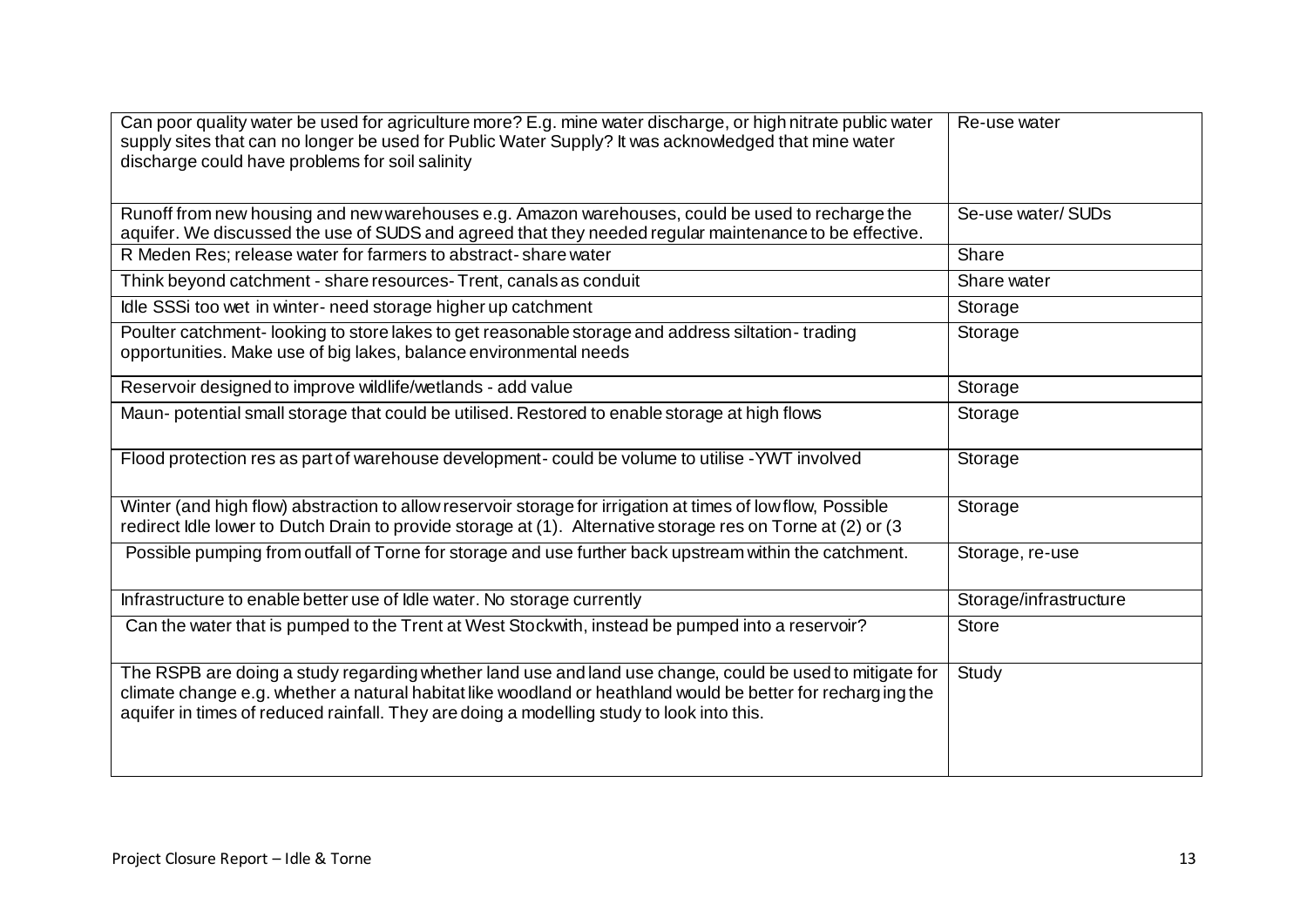| SUDS on a larger, rather than smaller scale as they were easier and more cost effective to maintain. Can<br>rainwater be harvested and can water be re-used more? | <b>SUDs</b>            |
|-------------------------------------------------------------------------------------------------------------------------------------------------------------------|------------------------|
| Ensure correct connections from new developments to ensure proper use of SUDS, Swales and storage to<br>ensure surface water not directed to combined sewers.     | <b>SUD<sub>s</sub></b> |
| Develop a greater understanding within the farming community of the relationship and interaction between<br>surface water / groundwater                           | SW, GW interaction     |
| STW would be interested in sustainable groundwater trades, which could offset some of the reductions that<br>STW will need to do                                  | Trades licences        |
| Identify suitable areas, basins. Outcrops. Create water meadows.                                                                                                  | Wetland                |
| Creation of wetlands on a large scale to store water-walking wetlands                                                                                             | Wetland                |
| Develop upstream absorption (wetland creation) to slow flow and build storage during winter/high flow, to<br>supplement lower flow periods.                       | Wetland                |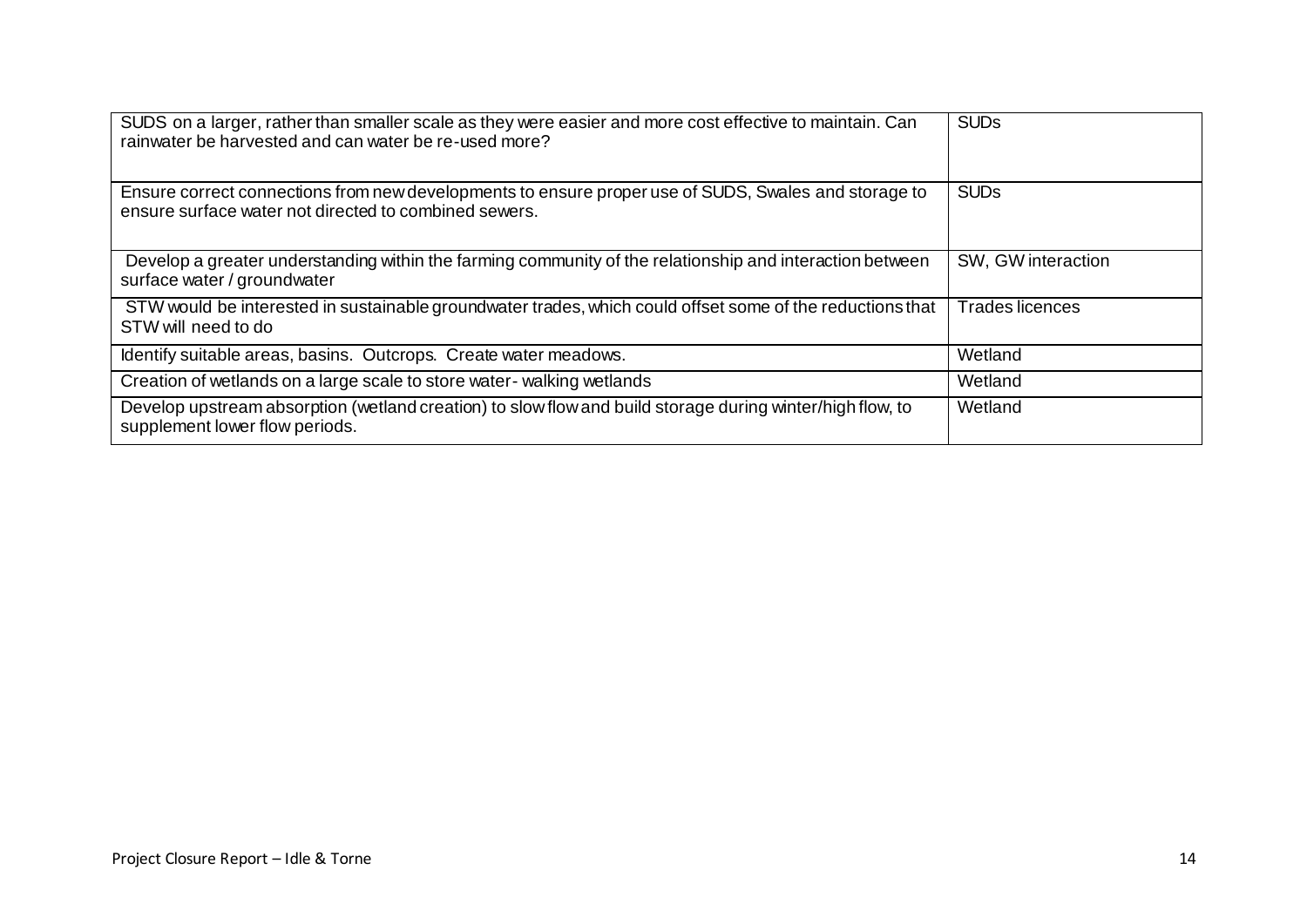### **Appendix B**

Outputs from the 6 November 2019 workshop.

This is the list of challenges and pressures that have been collated from the workshop. They have been put into topic areas to try and organise the list into areas of interest. I have added comments against the challenges to show which one we have escalated or what we are trying to doing to improve the situation.

<span id="page-14-0"></span>

| <b>Challenges</b>                                                                                                               | <b>Comments</b>                                                                                                                                                                                                                                                                                                                             |
|---------------------------------------------------------------------------------------------------------------------------------|---------------------------------------------------------------------------------------------------------------------------------------------------------------------------------------------------------------------------------------------------------------------------------------------------------------------------------------------|
| Are other industries having to do as much as<br>the farming community                                                           | The Priority catchment leads are feeding into the national CaBa abstraction working group<br>where the food and drinks industry are part of. We are trying to ensure that all industry and<br>the general public have a better understanding of water resources and the action that needs<br>to be taken to be sustainable into the future. |
| Under used licences-taking these back from<br>us, only use occasionally due to crop rotation.<br>Anything planned in the future | We are contacting licence holders who have not used their licences for many years to see if<br>they still require them. We are not going to be taking licences off people who still require them                                                                                                                                            |
| Storage of gas below Hatfield moors-<br>potential for water storage there                                                       | we shall look into this                                                                                                                                                                                                                                                                                                                     |
| EA Over cautions, do we really know the<br>actual quantities abstracted                                                         | The agency has details of the actual quantities abstracted but we are not able to share the<br>specific figures correctly. These are used to feed into our Licensing Strategies                                                                                                                                                             |
| ELMs update- cant trial as don't know what<br>we can get funding for                                                            | The national water resources team are feeding into the ELMs teams to ensure that water<br>resources and different trials are included. We are also working with the RPA to try and<br>include different equipment i.e soil monitoring, clay pipes for trickle irrigation                                                                    |
| Trickle- plastic pipes not environmentally<br>friendly-alternative expensive                                                    | we are feeding into the RPA discussions to ensure different alternatives are included                                                                                                                                                                                                                                                       |
| how much progress has been made of<br>digitising licences                                                                       | For this area we are planning to update are gauging stations next year to enable licences to<br>be linked to these.                                                                                                                                                                                                                         |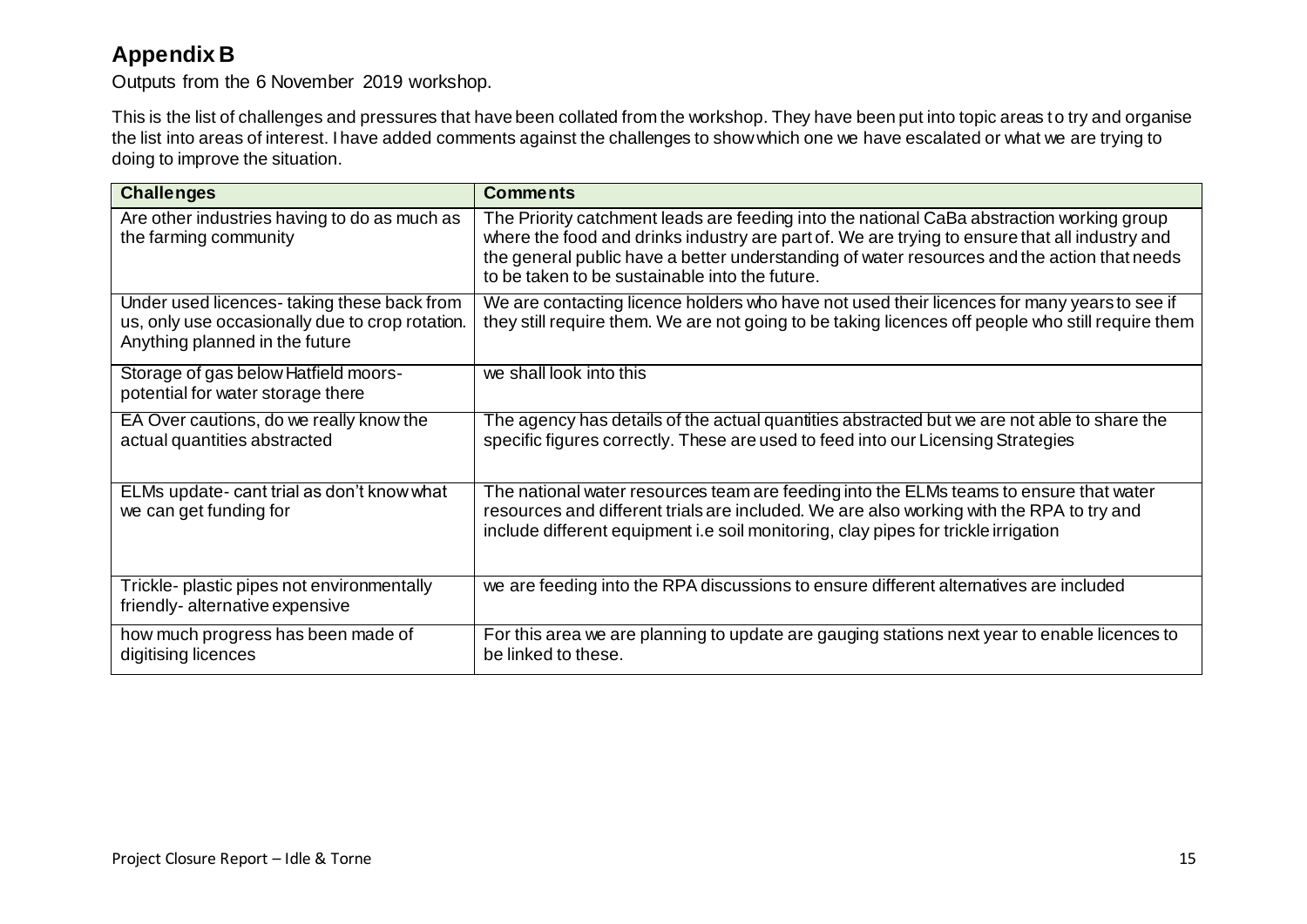#### **Opportunities / Trials**

This is the list of opportunities and trials collated from this workshop. We have compared these to the first workshop we held to see if we are still on track with the suggestions that have been put forward. The suggestions below are similar to what we have had before but they are a bit more specific that previously received. This means that the project is still on track and investigating the right measures.

| <b>Opportunity</b>                                                                                                                             | <b>Comment</b>                                                                                                                                                                                                                                                                                                                                                                                                                                                                                  |
|------------------------------------------------------------------------------------------------------------------------------------------------|-------------------------------------------------------------------------------------------------------------------------------------------------------------------------------------------------------------------------------------------------------------------------------------------------------------------------------------------------------------------------------------------------------------------------------------------------------------------------------------------------|
| Direct recharge of aquifer- is it possible                                                                                                     | investigate- water company may of done trails                                                                                                                                                                                                                                                                                                                                                                                                                                                   |
| Attenuation ponds and re-use of water                                                                                                          | Pc group looked into iport. Need to follow this up. Met with Doncaster council to see where we<br>could link up. Hopefully over time this will develop with planners.                                                                                                                                                                                                                                                                                                                           |
| License for net environmental gain, invalid<br>after the water being used for commercial<br>purposes, i.e. Pollybell case-closed<br>catchment. | we are looking into the principals around environmental applications, if the commercial aspects<br>are secondary such as grazing needed to manage the habitat that is allowed, but if the<br>commercial gains are greater than the environmental gains there this is where the likelihood is a<br>no to ensure president has not been set. early engagement with the water resources area team<br>and/or the catchment coordinator is best to see what could be granted early on in discussions |
| Dredge/maintenance for capacity within<br>drains                                                                                               | In extreme flooding events, the relatively small increases in width and depth achievable by<br>dredging a channel do not provide anywhere near enough capacity to contain excess flood<br>water, since the channel may already be full of water, and therefore does not prevent flooding.<br>The agency only has the remit to maintain watercourses with the greatest flood risk, in other<br>aspects Riparian owners should maintain the watercourses.                                         |
| Semi natural habitat for GW recharge                                                                                                           | The project on recharge with natural processes in underway to look at this in more details. There<br>are some projects within the area already changing land use to woodland pasture to increase<br>recharge. However monitoring these impacts needs further work on how it can be done                                                                                                                                                                                                         |
| Use of mine water for crop irrigation                                                                                                          | The coal authority are part of the PC group and we have had a site visit to see if this is possible.<br>More work needs to be done in this subject though so we will continue to have the discussions.                                                                                                                                                                                                                                                                                          |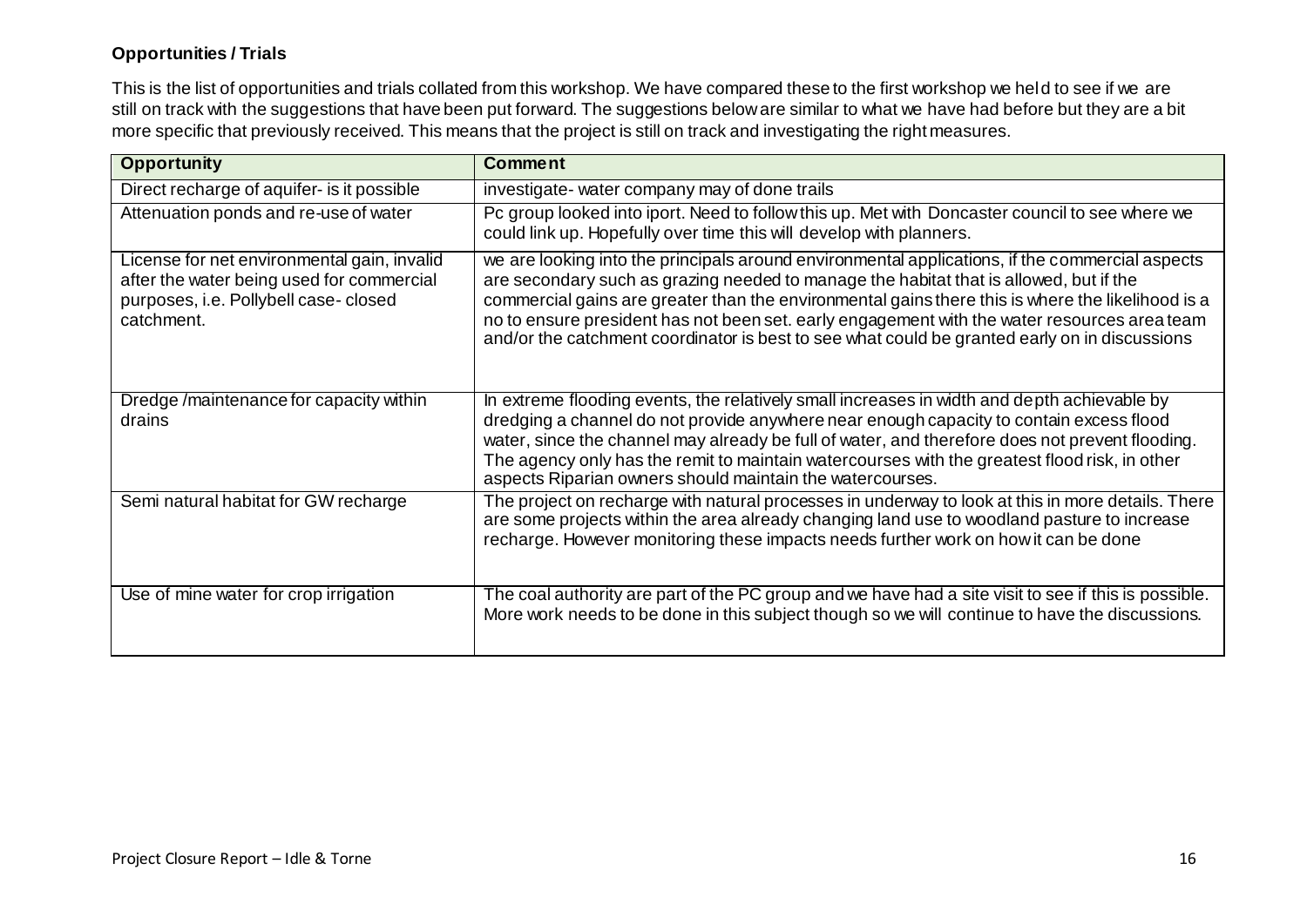| Winter storage reservoirs                                                                                          | Currently we are assessing the high flows in the catchment to see if there is any water available,<br>the outputs of this should be the end of March 2020. We are also working closely with the Flood<br>Risk teams to see if flood flows could be used to fill storage reservoirs in this catchment. we are<br>looking into what potential storage places we have already, but are looking into whether lots of<br>small scale storage areas will be more beneficial to the environment and we they have less<br>financial/planning constraints |
|--------------------------------------------------------------------------------------------------------------------|--------------------------------------------------------------------------------------------------------------------------------------------------------------------------------------------------------------------------------------------------------------------------------------------------------------------------------------------------------------------------------------------------------------------------------------------------------------------------------------------------------------------------------------------------|
| Smart meters for abstraction licences                                                                              | This is something we could look to trial in a small catchment if we managed to get some funding.<br>If there are any volunteers please contact me                                                                                                                                                                                                                                                                                                                                                                                                |
| Dams of rivers to store water/recharge<br>aquifer                                                                  | Hopefully the working with natural processes will suggest the best location to trials these sorts of<br>measures.                                                                                                                                                                                                                                                                                                                                                                                                                                |
| Interested in seasonal trades as potential for<br>this to be good for both parties                                 | if you are interested please email me with your details so we can talk directly to see when we<br>can trial this, hopefully next year                                                                                                                                                                                                                                                                                                                                                                                                            |
| Sites for SUD system- shallow pits to<br>wetlands                                                                  | These sort of measures are captured in the working with natural processes project                                                                                                                                                                                                                                                                                                                                                                                                                                                                |
| Opportunity mapping-pearlethrope and other<br>subsided land that has no value now                                  | PC group are talking with the Coal authority to see if we can enhance these locations for wide r<br>benefits.                                                                                                                                                                                                                                                                                                                                                                                                                                    |
| IDB- storage areas as they deal with a lot of<br>water                                                             | We have looked into storing water in the existing drainage system but need to ensure that its<br>monitored correctly to ensure the water is gone before a high rain fall event. Still investigating                                                                                                                                                                                                                                                                                                                                              |
| Outdated way of managing abstraction and<br>discharges-something more reflective of<br>what is actually happening? | Hopefully this project can feed back any suggestions on better ways of working to make the<br>process more up to date and licences reflect more accurately what is happening on the ground                                                                                                                                                                                                                                                                                                                                                       |
| Map catchment- who needs what and where                                                                            | A Story Map to accompany the ALS is undergoing user testing, potential for expansion to add<br>lots of layers and data to be visually seen in one place.                                                                                                                                                                                                                                                                                                                                                                                         |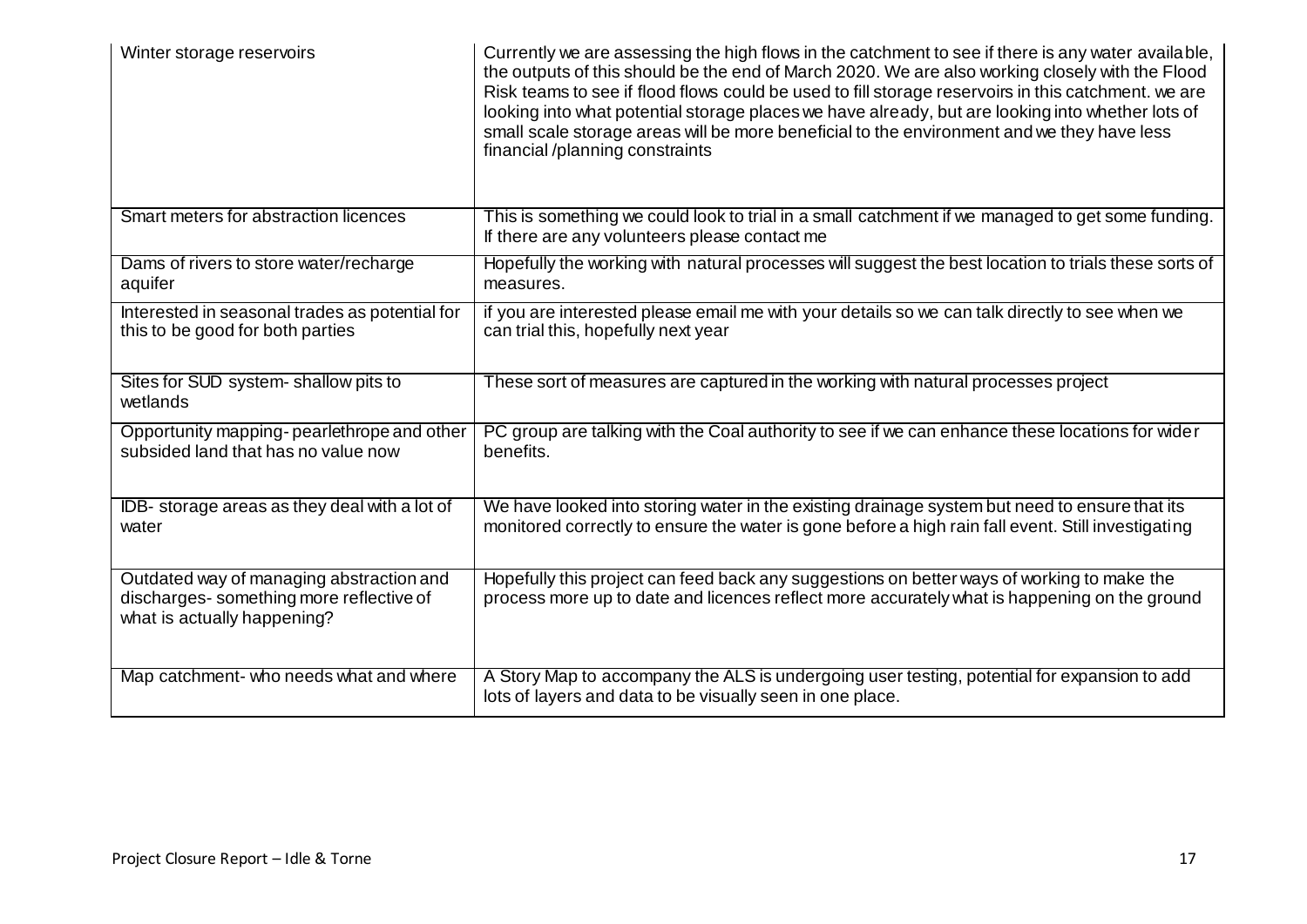| digital mapping to feed into opportunity<br>mapping, overlay catchment boundaries/site<br>of potential | as above the Story map                                                                                                                                |
|--------------------------------------------------------------------------------------------------------|-------------------------------------------------------------------------------------------------------------------------------------------------------|
| brownfield land- no value- potential storage<br>WWNP- pollution issues so link to WFD                  | We have started to work with Doncaster Council and have fed this into them. Review of local<br>plans may help identify locations.                     |
| move from arable to grazing as better for<br>environment- water efficiency                             | This is something that we could support but will not be advertising this change through the PC<br>group.                                              |
| RTF rainworth water use for trails and<br>watercourse enhancement                                      | Pc group to contact RTF again to meet up to discuss potentials                                                                                        |
| opportunity for ELMS to contribute to water<br>resources ambition                                      | The national water resources team in feeding into the process. Any suggestions/ideas are<br>welcome and we are happy to feed that through             |
| join biodiversity opportunity mapping with WR                                                          | story map potential                                                                                                                                   |
| Welbeck spray irrigation case study?                                                                   | Pc to contact Welbeck to discuss this                                                                                                                 |
| aquifer storage and recovery                                                                           | recovery elements may be picked up under working with natural processes project                                                                       |
| development- not enough recharge, can<br>influence                                                     | Now working with Doncaster council to help build relationships and understanding to find more<br>potentials.                                          |
| understand the flows and manage water<br>better                                                        | EA are carrying out various projects to get a better understanding of how the catchment works.<br>These outputs will start to come out in March 2020. |
| warping to improve soil as loss after flooding                                                         | investigating internal with the EA to see if any trials elsewhere have happened in a similar<br>catchment                                             |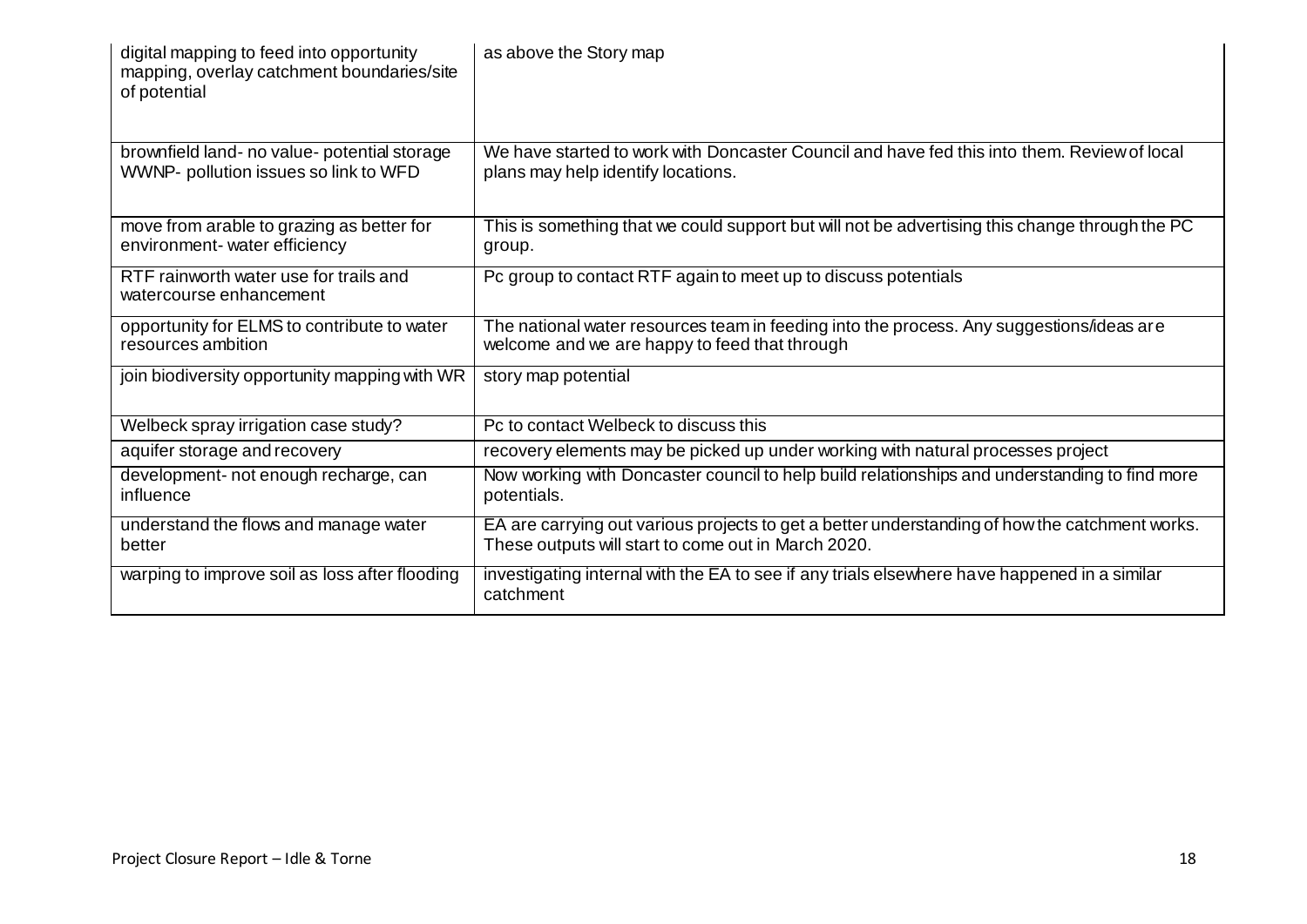#### **Questions**

The questions below are what we gathered during the workshop. I have commented on them to show what we are working on or what we have escalated.

| <b>Questions</b>                                                                                                                | <b>Comment</b>                                                                                                                                                                                                                                                                                                                              |
|---------------------------------------------------------------------------------------------------------------------------------|---------------------------------------------------------------------------------------------------------------------------------------------------------------------------------------------------------------------------------------------------------------------------------------------------------------------------------------------|
| Are other industries having to do as much as<br>the farming community                                                           | The Priority catchment leads are feeding into the national CaBa abstraction working group where<br>the food and drinks industry are part of. We are trying to ensure that all industry and the general<br>public have a better understanding of water resources and the action that needs to be taken to<br>be sustainable into the future. |
| Under used licences-taking these back from<br>us, only use occasionally due to crop rotation.<br>Anything planned in the future | We are contacting licence holders who have not used their licences for many years to see if they<br>still require them. We are not going to be taking licences off people who still require them                                                                                                                                            |
| Storage of gas below Hatfield moors-<br>potential for water storage there                                                       | we shall look into this                                                                                                                                                                                                                                                                                                                     |
| EA Over cautions, do we really know the<br>actual quantities abstracted                                                         | The agency has details of the actual quantities abstracted but we are not able to share the<br>specific figures correctly. These are used to feed into our Licensing Strategies                                                                                                                                                             |
| ELMs update- cant trial as don't know what<br>we can get funding for                                                            | The national water resources team are feeding into the ELMs teams to ensure that water<br>resources and different trials are included. We are also working with the RPA to try and include<br>different equipment i.e soil monitoring, clay pipes for trickle irrigation                                                                    |
| Trickle- plastic pipes not environmentally<br>friendly-alternative expensive                                                    | we are feeding into the RPA discussions to ensure different alternatives are included                                                                                                                                                                                                                                                       |
| how much progress has been made of<br>digitising licences                                                                       | For this area we are planning to update our gauging stations next year to enable licences to be<br>linked to these.                                                                                                                                                                                                                         |